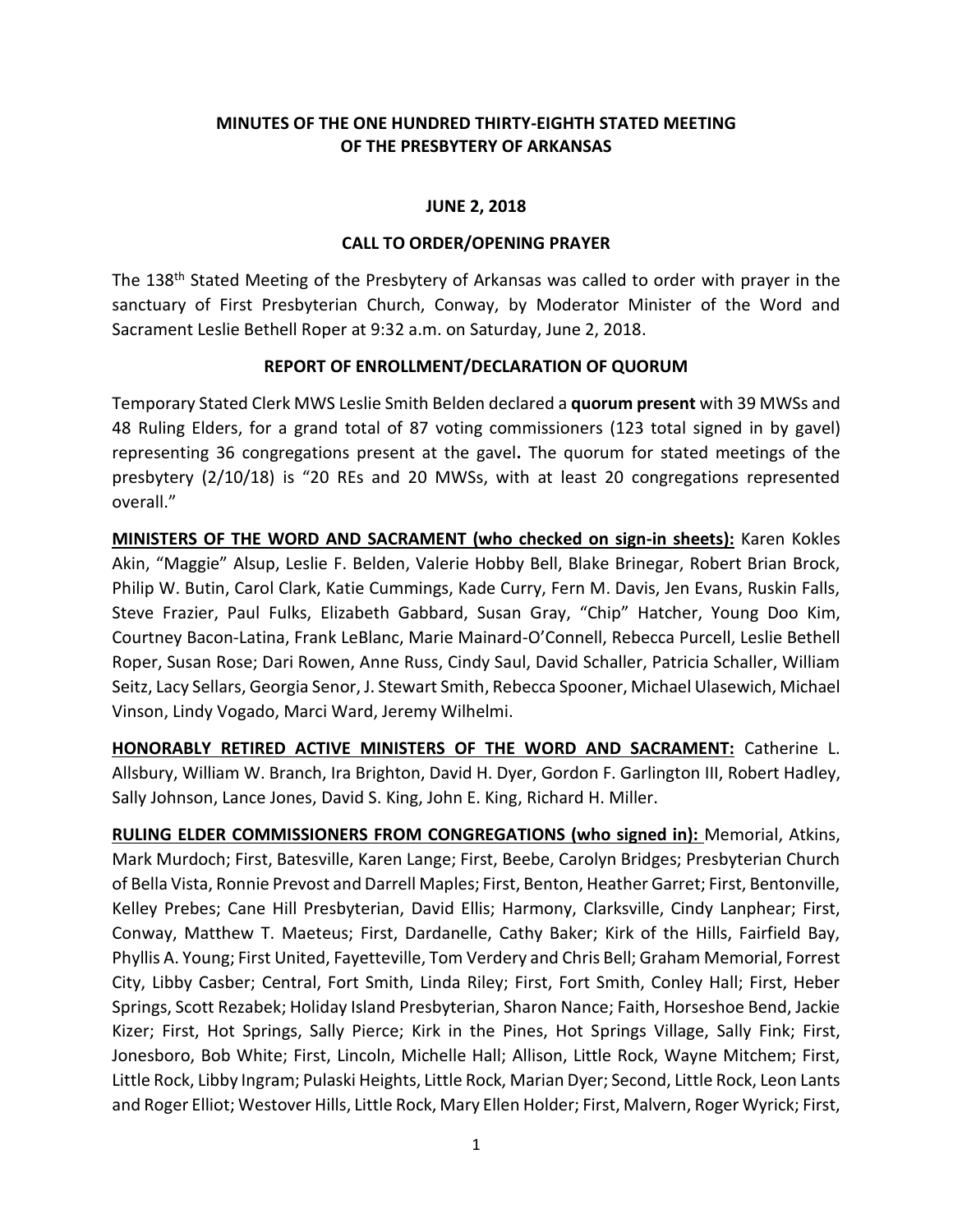Mena, Mary Dixon; First, Newport, Susan Cooley; Barr Memorial, Norman, Noah Williamson; Park Hill, North Little Rock, Wendell Phillips; Mount Vernon, Pea Ridge, Ron David; First, Prairie Grove, Lynda Bottoms; First, Rogers, Pete Leez; Central, Russellville, Andy Brock and Sarah Dove; First, Searcy, Mike Szabo; First, Springdale, Vicky Rogerson; First, Yellville, Tommy Tyler.

**AT-LARGE COMMISSIONERS:** Ex-officio Members of Coordinating Team, Bob Boehmler, treasurer; Ruling Elder Members of Coordinating Team: Jan Enke, Peg Falls-Corbitt, Karene Jones, Patty Minga, Marty Shepherd; Ruling Elder Moderators of Presbytery Ministry Areas, Committees, Subcommittees: Ted Belden, Future of the Church Ministry Area; Ledridge Davis, Committee on Representation; Cyril Hollingsworth, Committee on Ministry. Ruling Elder Commissioner to General Assembly, 2016, Portland., Gail Murdoch; Moderator of Coordinating Team, Ruth Hamilton.

**COMMISSIONED RULING ELDERS:** G. Hartley Jones, Barr Memorial, Norman; Rita Manske, Cane Hill Presbyterian; Chuck Olson, Memorial, Atkins; Kelly Pearson, First, Dardanelle.

**CERTIFIED CHRISTIAN EDUCATORS:** Kristi Button, FUPC, Fayetteville; Jeannie Ford, Second, Little Rock; NiAnn Thompson, Presbytery Staff.

**VISITORS TO THIS MEETING:** 31 people signed in.

**CORRESPONDING MEMBERS:** RE Valerie Young, Grace Presbytery, Synod of the Sun; RE Bill McConnell, Mid-Kentucky Presbytery, Presbyterian Mission Agency; MWS Steven Kurtz, Presbytery of South Alabama; MWS David Reed, HR, John Calvin Presbytery; MWS Linda Whitworth-Reed, HR, John Calvin Presbytery.

**MINISTERS OF THE WORD AND SACRAMENT ABSENT WITH EXCUSE:** DC Adams, Janet B. Butin, Joy Carrington, Lance Clemmons, Lewis R. Donelson IV, James J. Farley III, Debra Carl Freeman, Steve Hancock, Al Henager, Marion Humphrey, Jennifer Lord, Mike McCracken, Jeff Price, Dennis Ritchie, Shauna Silmon, Robert Williamson, Daniel Wooley, Harry Young. TEMPORARY MEMBER Michael Clark, ELCA.

**HONORABLY RETIRED ACTIVE MINISTERS OF THE WORD AND SACRAMENT ABSENT WITH EXCUSE:** Ben Bateman, Danny Daniel, Joyce Daniel, David Gill, Howard "Flash" Gordon, Clare Martin Kelley, Rita Wilson-Perry, Richard Shinkle, Frederick A. Taylor, Darwin Wolfe.

**MINISTERS OF THE WORD AND SACRAMENT ABSENT WITHOUT EXCUSE:** Bill Bailey, Phillip Blackburn, Tasha Blackburn, Krista Denne', Clifton P. Ford, John Gibson, Cameron Highsmith, Jai Kwak, Libby Lizarraga, Jeff Parker, Timothy C. Reeves, Ward Rudolph, Terry Tallent.

**HONORABLY RETIRED ACTIVE MINISTERS OF THE WORD AND SACRAMENT ABSENT WITHOUT EXCUSE:** Donald K. Campbell III, Milton B. Davis, Orin M. Frank, William F. Henning, "Bo" Lewis, Terry McLellan, James B. Miller, Don Wardlaw.

**SESSIONS ABSENT WITH EXCUSE:** First, Arkadelphia; West End, Arkadelphia; First, Brinkley; Presbyterian Church of Bull Shoals; First, Gurdon; Spring River, Hardy; First, Harrison; Holly Grove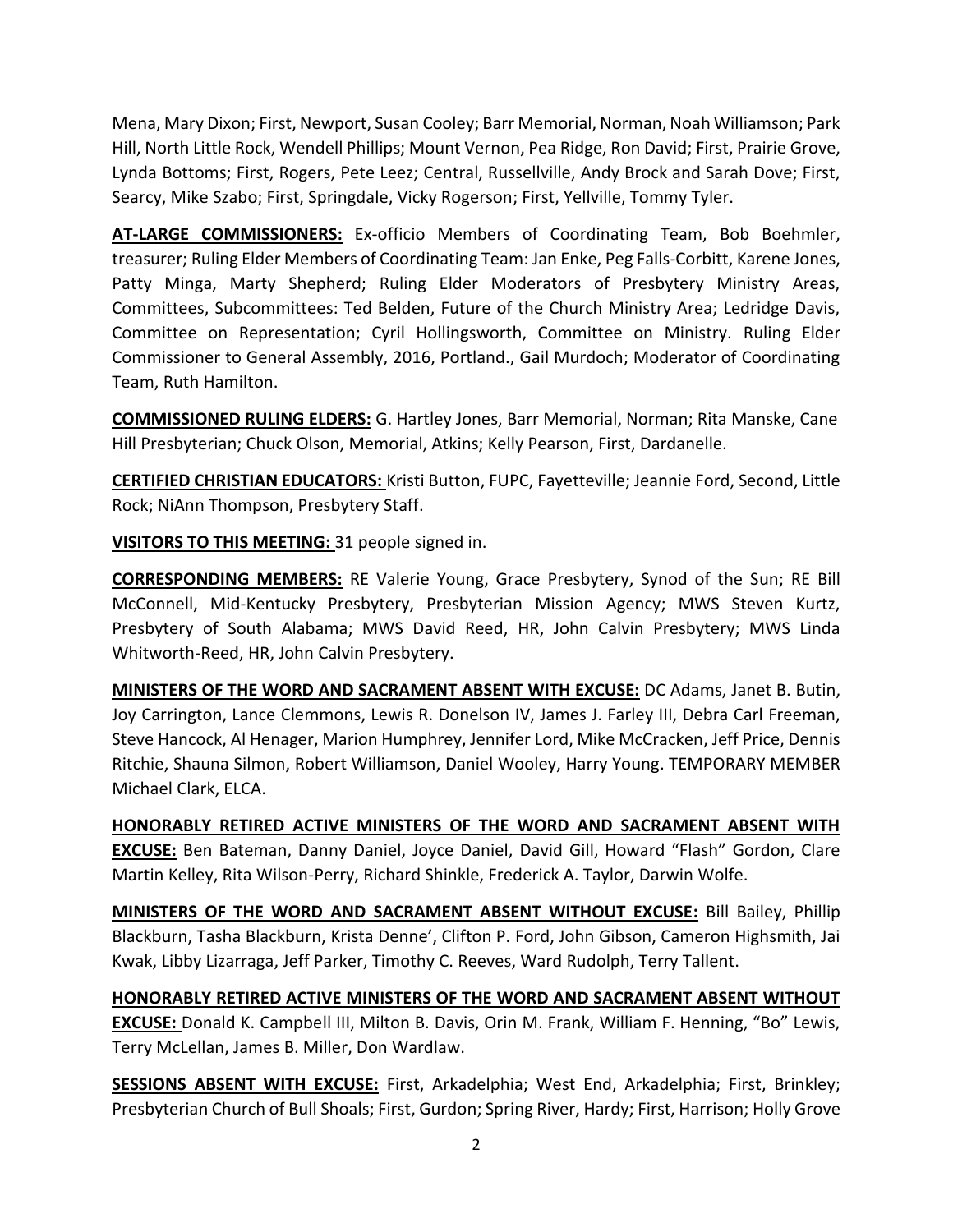Presbyterian; First, Huntsville; First, Jacksonville; Westminster, Little Rock; First, Marianna; First, Mountain Home; First, Paragould.

**SESSIONS ABSENT WITHOUT EXCUSE:** First, Alma; Alpine, Amity; second elder from First, Bentonville; Vaughn, Bentonville; First, Clarksville; Elkins Presbyterian; First, Eureka Springs; Mount Comfort, Fayetteville; second elder from First, Fort Smith; Good Shepherd, Greenwood; First, Helena; second elder from First, Hot Springs; Westminster, Hot Springs; Grace, Little Rock; third and fourth elder from Second, Little Rock; Trinity, Little Rock; First, Lonoke; First, McGehee; First, Morrilton; Hopewell, Morrilton; Mountainburg Presbyterian; First, North Little Rock; First, Ozark; Central, Pine Bluff; Faith, Pine Bluff; First, Pine Bluff; second elder from First, Springdale; First, Stuttgart; First, Van Buren; First, Walnut Ridge; Cleburne Avenue, West Helena; Wynne Presbyterian.

**AT-LARGE MEMBERS ABSENT WITH EXCUSE:** Ex-officio Member of Coordinating Team, David Stricklin, Vice Moderator. General Assembly Commissioners, 2018, St. Louis, Kim Brooks and Ray Woodruff.

**AT-LARGE MEMBERS ABSENT WITHOUT EXCUSE:** Ruling Elder Members of Coordinating Team, Mary Shaw; Ruling Elder Commissioner to General Assembly, 2016, Portland, Jessie Rancifer; Co-Moderators, Presbyterian Women, Ila Blackketter-Wolfe and Cathy Rogers.

**COMMISSIONED RULING ELDERS ABSENT WITH EXCUSE:** Carolyn Beane, Barr Memorial, Norman; Kenneth and Claire Rhodes, West End, Arkadelphia; Ed Wilkinson, Good Shepherd, Greenwood.

**COMMISSIONED RULING ELDERS ABSENT WITHOUT EXCUSE:** K. C. Chanthorn, Laotian-First, Fort Smith; Harlis Wright, Faith, Pine Bluff.

**CERTIFIED CHRISTIAN EDUCATORS ABSENT WITH EXCUSE:** Lynn King, retired; Nancy Irving Smith, retired. **Certified Associate Christian Educators:** Lynn Condra, retired; Susie Wright, Westminster, Hot Springs.

# **ADOPTION OF THE DOCKET**

Temporary Stated Clerk Belden moved the adoption of the revised docket without changes. **Motion was seconded, and the REVISED DOCKET WAS ADOPTED as printed.**

# **SEATING OF CORRESPONDING MEMBERS AND GRANTING OF PRIVILEGE OF THE FLOOR/VOICE**

Seated as corresponding members with privilege of the floor and voice were: MWS Steven Kurtz, RE Bill McConnell, MWS David Reed HR, MWS Linda Whitworth-Reed HR, RE Valerie Young. Privilege of the floor and voice were requested for and granted to: Keith Dove, Max Hill, Emma Gillaspy, Blake Thompson, Hannah Lahodny and Rev. John Landis. **MOTION WAS APPROVED.**

# **APPOINTMENT OF TELLERS AND LEAVES OF ABSENCE COMMITTEE**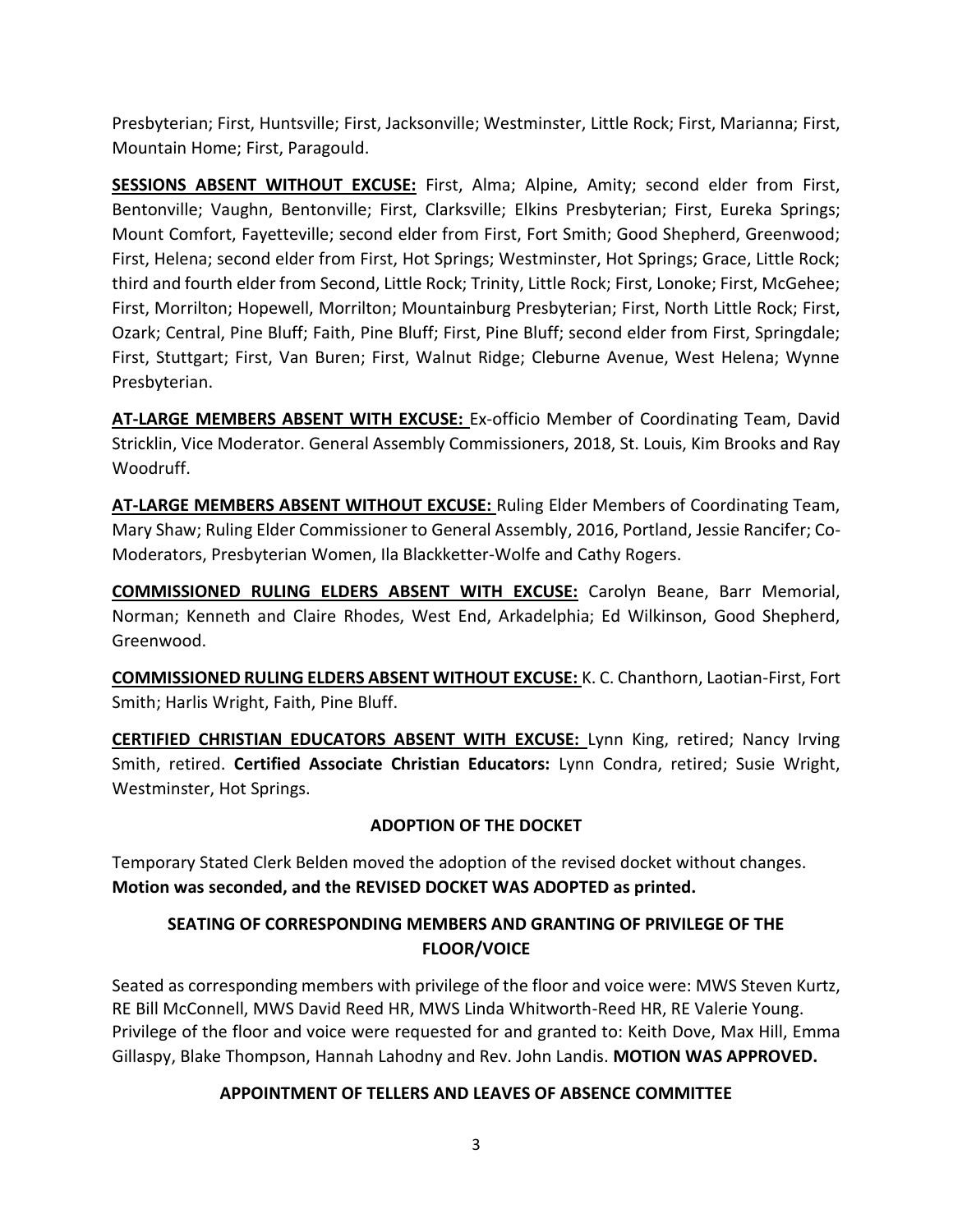The following tellers were appointed: MWSs Elizabeth Gabbard and Susan Rose, RE Karen Howard Lange, First, Batesville; RE Andy Brock, Central, Russellville.

Leaves of Absence members appointed were: MWSs Leslie Roper and "Maggie" Alsup.

# **WELCOME TO FIRST-TIME COMMISSIONERS**

Moderator Roper asked for the eight first-time commissioners to wave and welcomed them.

# **INTRODUCTION OF PRESBYTERY STAFF**

Moderator introduced the following: General Presbyter MWS Stewart Smith, Temporary Stated Clerk MWS Leslie Smith Belden, Resourcing Director/Recording Clerk RE NiAnn Thompson, Director of Mission Support RE Kenneth Rich, Staff for Congregational Discernment MWS Michael Vinson, and Temporary Staff for Youth Hannah Lahodny.

# **WELCOME FROM HOST**

MWS Michael Ulasewich, pastor of First, Conway, brought greetings from the Session and the congregation. He talked about refreshments, lunch service, restrooms, church volunteers wearing distinctive nametags who are willing to help. Moderator lit the Christ candle.

# **CONSENT AGENDA**

Temporary Stated Clerk Belden **moved adoption** of the Consent Agenda as printed:

- **1. Motion to approve the minutes of the 137th Stated Meeting of the Presbytery of Arkansas, February 9-10, 2018, held at Lyon College, Batesville, Arkansas. (distributed in a separate packet)**
- **2. The Committee on Ministry moves that the Presbytery of Arkansas approve the Clergy Compensation Report for 2017 as compiled (APPENDIX).**
- **3. Motion to receive the minutes as the report of the Administrative Commission ordaining MWS Cameron Highsmith at First Presbyterian Church, Argenta (North Little Rock), and dismiss them with our thanks.**
- **4. Motion to receive the minutes as the report of the Administrative Commission ordaining MWS Krista Denne', Resident Intern at First Presbyterian Church, Clarksville and First Presbyterian Church, Fort Smith, and dismiss them with our thanks.**
- **5. Motion to receive the minutes as the report of the Administrative Commission installing MWS Marie Mainard O'Connell as Pastor of Park Hill Presbyterian Church, North Little Rock, and dismiss them with our thanks.**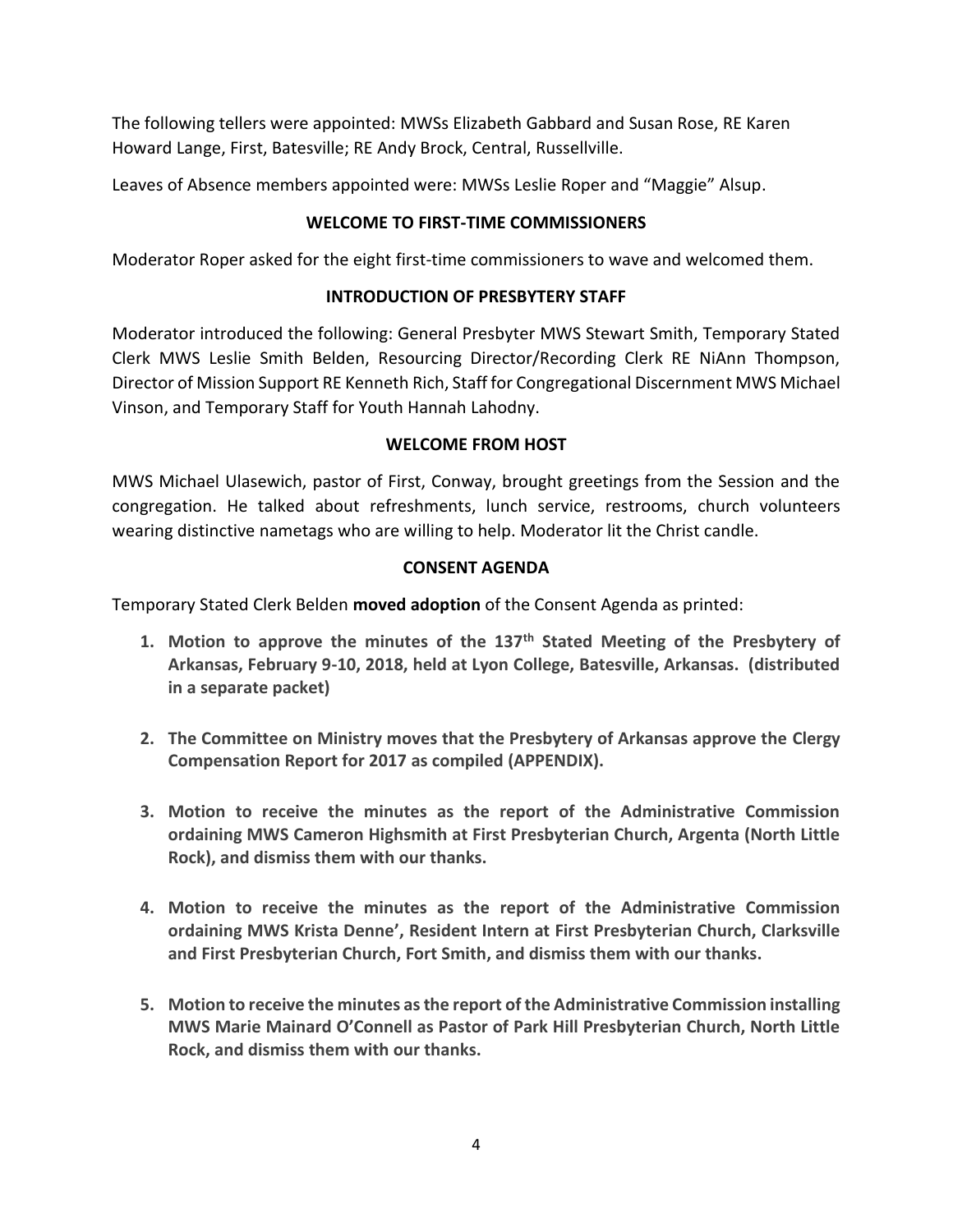- **6. Motion to receive the minutes as the report of the Administrative Commission installing MWS Jen Evans as Associate Pastor of Second Presbyterian Church, Little Rock, and dismiss them with our thanks.**
- **7. Motion to receive the minutes as the report of the Administrative Commission installing MWS Val Bell as Pastor of First Presbyterian Church, Rogers, and dismiss them with our thanks.**
- **8. Motion to receive the report of the Committee on Representation, which follows consent agenda, with thanks and encourage the Committee on Nominations and other groups to follow their recommendations.** (report follows)
- **9. Motion to dismiss the Polity Committee, made up of the 2016 General Assembly Commissioners, with thanks. The Polity Committee includes: Young Adult Advisory Delegate (YAAD) Sam Anderson; MWS Elizabeth Gabbard; RE Gail Murdoch; RE Jesse Rancifer and MWS Leslie Roper.**

### **Committee on Representation Report**

Moderator RE Ledridge Davis submitted the following written report.

The Presbytery's Committee on Representation examines and compares the statistics of who is serving in elected positions to the statistics reported to General Assembly by local churches of their membership and makes commendation and recommendations for wider inclusion and closer representation.

**This year 64 of the 83 congregations in the presbytery (77%) submitted statistical reports** to General Assembly for 2017 by the February 2018 deadline (a great improvement when compared to only 35 reporting last year). Therefore, comparison of ages, genders, races, and disabilities "in the pews" to those elected to serve can be more accurately done than in recent years. COR is extremely grateful for this excellent response. (Note: if a church does not submit statistical reports, General Assembly "brings forward" that church's membership number from the last year a local church report was submitted. For most churches, this failure to report inflates their membership and Presbytery is charged a "per capita" fee for a larger membership than is realistic.)

The Presbytery's Committee on Representation met by conference call on April 16, with 6 of 8 voting members present to examine the following statistics:

**1) Number of positions filled by people** serving Presbytery as of March 1, 2018: **214 (26 more, compared to 188 last year).** 

Active members in 2017 reported by those churches which actually reported to G.A. by early 2018 deadline (or their 2016 number brought forward if the church did not report)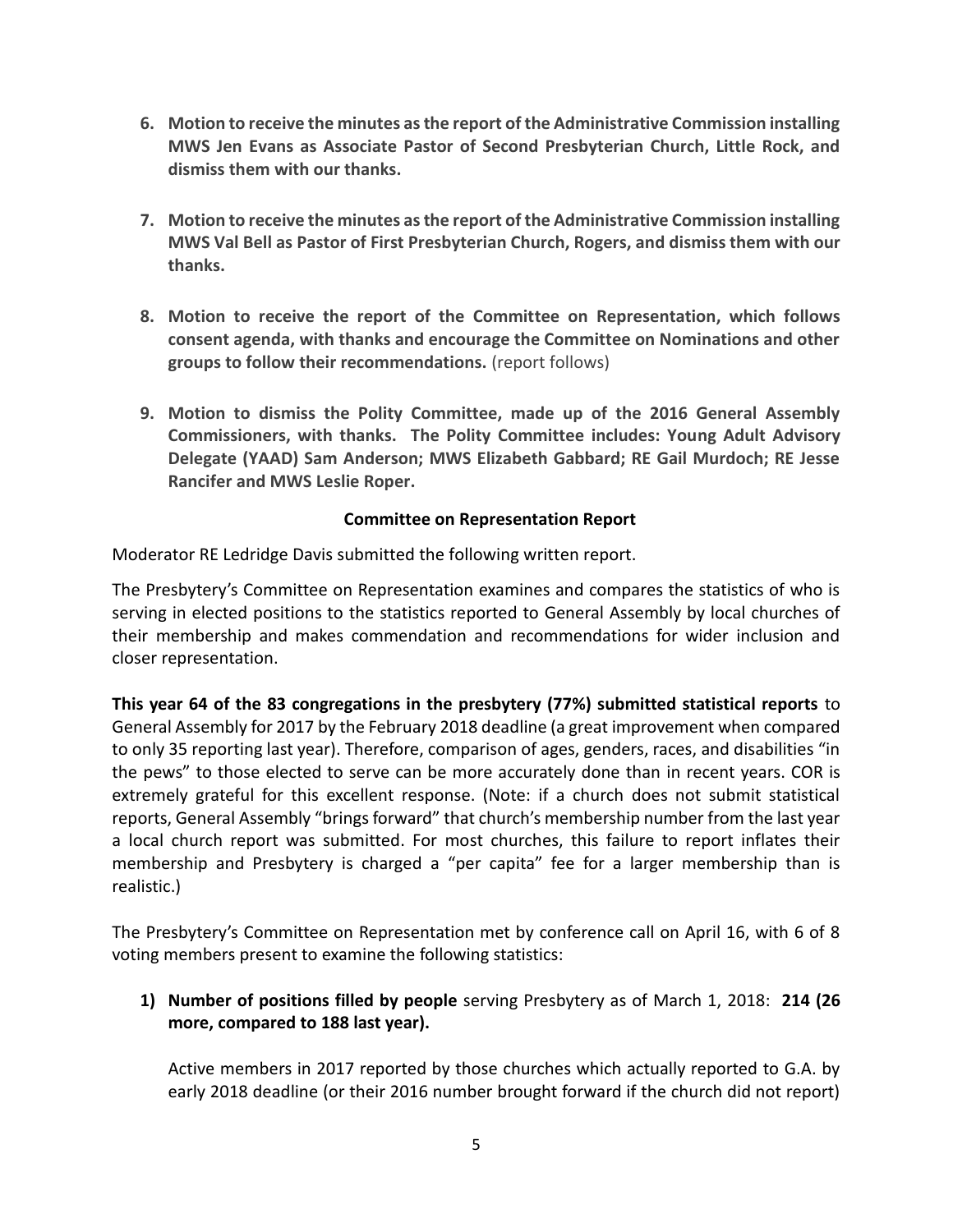totaled 10,996, a net loss of 1,142 members. The grand total of 12,832 adherents, which number includes baptized (not confirmed) and other participants for the presbytery report, was encouraging.

Persons counted as elected in this report have either been nominated by the Committee on Nominations and approved by Presbytery or nominated to Administrative Commissions by ministry areas or committees. They serve as officers, members of committees, ministry areas or commissions of the Presbytery, or to fulfill specific tasks of the Presbytery. (Not included are Ferncliff Board members and the Presbyterian Women Coordinating Team, which are both self-perpetuating groups; Youth Advisory Team, filled by application process; and all subcommittees which are populated by invitation or volunteers.)

Nine (9) Administrative Commissions are in place this year as compared to eight (8) Administrative Commissions this time last year.

This number (214) includes **forty-two (42) persons who serve in more than one position (and some in several positions).** They are counted multiple times – once for each chair each fills. (This number of people serving in multiple positions (42) is seven more than last year's 35 persons in dual or more roles. **There are 158 different people participating**, 21 more than the 137 last year.) It should be noted here that restructuring requires 10 people elected to ministry areas or committees to serve also on the Coordinating Team as representatives of those groups, so by definition those 10 must serve in two positions simultaneously. The 42 persons counted above filling more than one position include twenty-one (21) active Ministers of the Word and Sacrament and twenty-one (21) Ruling Elders.

#### **2) Number of different churches represented by persons elected**: **58 of 83 churches**

(This is eight more churches than participated last year. However, one church was dissolved in early 2018 (First, Gravette). Eight of the 9 administrative commissions are also working with 9 churches, usually at their request, and some of these are struggling churches, of which some may be dissolved or dismissed in the future. One church is in a lawsuit with the Presbytery.)

**70% of churches within the presbytery bounds are participating** in the work of the Presbytery. This is 9% more than the percentage which participated last year.

**25 churches** that do not have any staff or members serving (five fewer than last year) are as follows, accompanied by region numbers and AC (Administrative Commission, if they are assigned):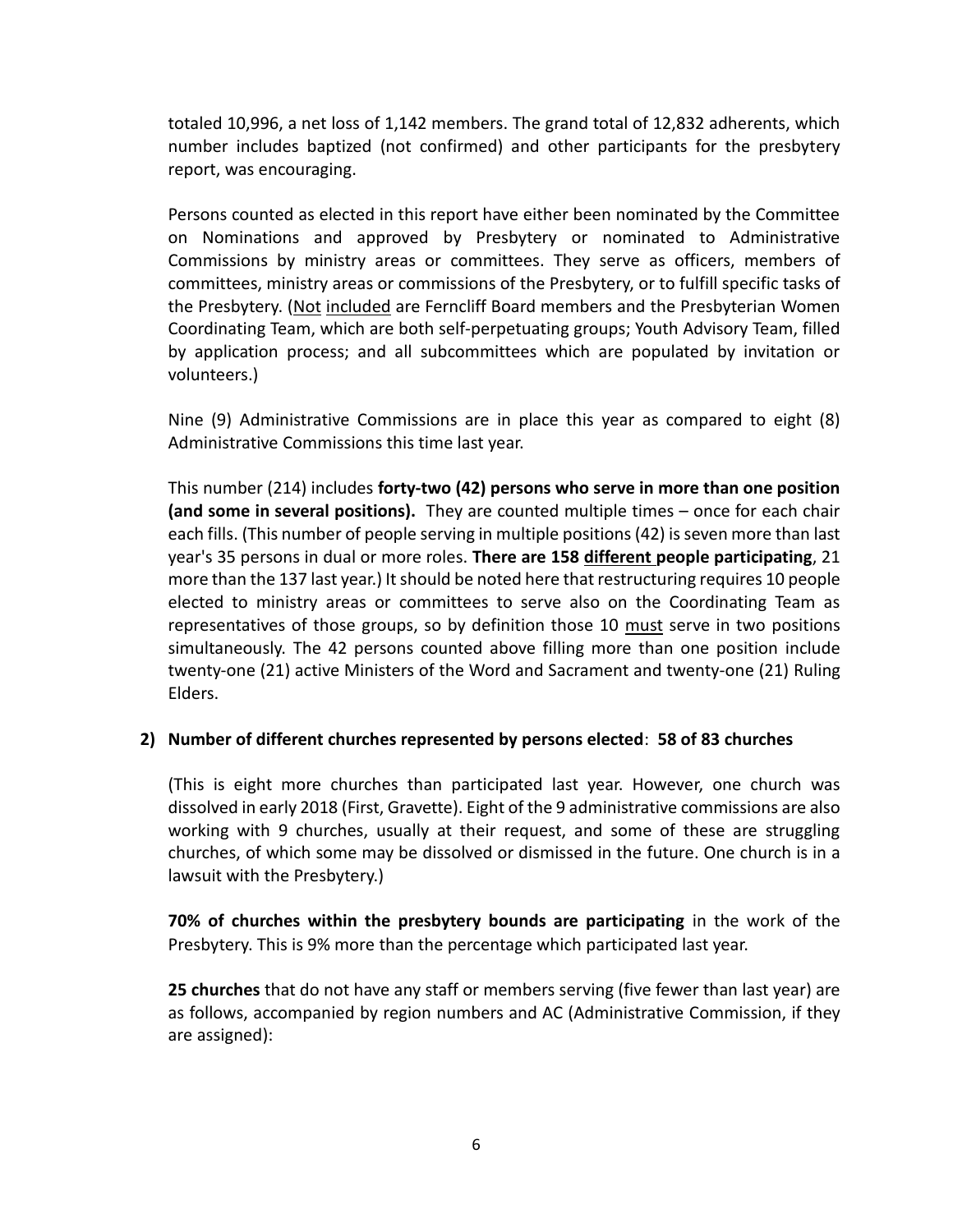a) Amity, Alpine (Region 2) b) Arkadelphia, West End (2) c) Presbyterian Church of Bella Vista (1) d) Brinkley, First (4) e) Presbyterian Church of Bull Shoals (1) f) Cane Hill  $(1) - AC$ g) Clarksville, First (2) -- AC h) Eureka Springs, First (1) i) Fayetteville, Mount Comfort (1) j) Gamaliel, 101 (4) – AC and being dissolved k) Gurdon, First (2) l) Hardy, Spring River (4) m) Helena, First (4) n) Holiday Island (1) o) Hot Springs Village, Woodlands (2) Lawsuit p) Little Rock, First (3) – AC q) Marianna, First (4) r) McGehee, First (3) s) Mountain Home, First (1) t) Mountainburg Presbyterian (2) u) Ozark, First (2) -- AC v) Paragould, First (4) w) Pine Bluff, First (3) – AC x) Stuttgart, First (4) y) West Helena, Cleburne Avenue

Note: Six (6) of the above churches are under Administrative Commissions, and several of the churches above are pastor-less or operating with pulpit supplies only.

3) **Age Groups:** There was a slight change in the 25 and under age group, in the 26-35 age group and in the 36-55 age group from previous year--**65% of the elected persons, 1% more than last year, are age 56 or older.**

(Observation: The Youth Advisory Team, a 35-member subcommittee of presbytery's on Ministries with Youth, Campus and Young Adults Area comprised predominately of young adults and youth, is not in this count since members of all but one subcommittee are appointed, not elected. YAT is, however, invited to submit names to Committee on Nominations.)

| Age Group  | # Elected |     | % of Total Elected Comp. to Report from Churches |
|------------|-----------|-----|--------------------------------------------------|
| 25 & Under |           | 3%  | 12%                                              |
| $26 - 35$  |           | 5%  | 14%                                              |
| $36 - 55$  | 42        | 27% | 11%                                              |
| $56 - 64$  | 48        | 30% | 16%                                              |
| 65 and Up  | 55        | 35% | 47%                                              |

(While divided differently, those elected from under 25 through age 55 total 35% and those in these ranges reported in the churches total 37%. Again divided differently, those elected age 56 and up total 65% and those reported in the churches, 63%. This is a variance of 2% fewer elected in the younger group and 2% more elected in the older group.)

4) **Genders** of persons and percentage of elected group (There is miniscule change from last three years' percentages of 49% male and 51% female)

| Gender        | # Elected |                        | % of Total Elected Comp. to Report from Churches |
|---------------|-----------|------------------------|--------------------------------------------------|
| Male          | 78        | 49.4% of those elected | 43% of members                                   |
| <b>Female</b> | gΩ        | 50.6% of those elected | 57% of members                                   |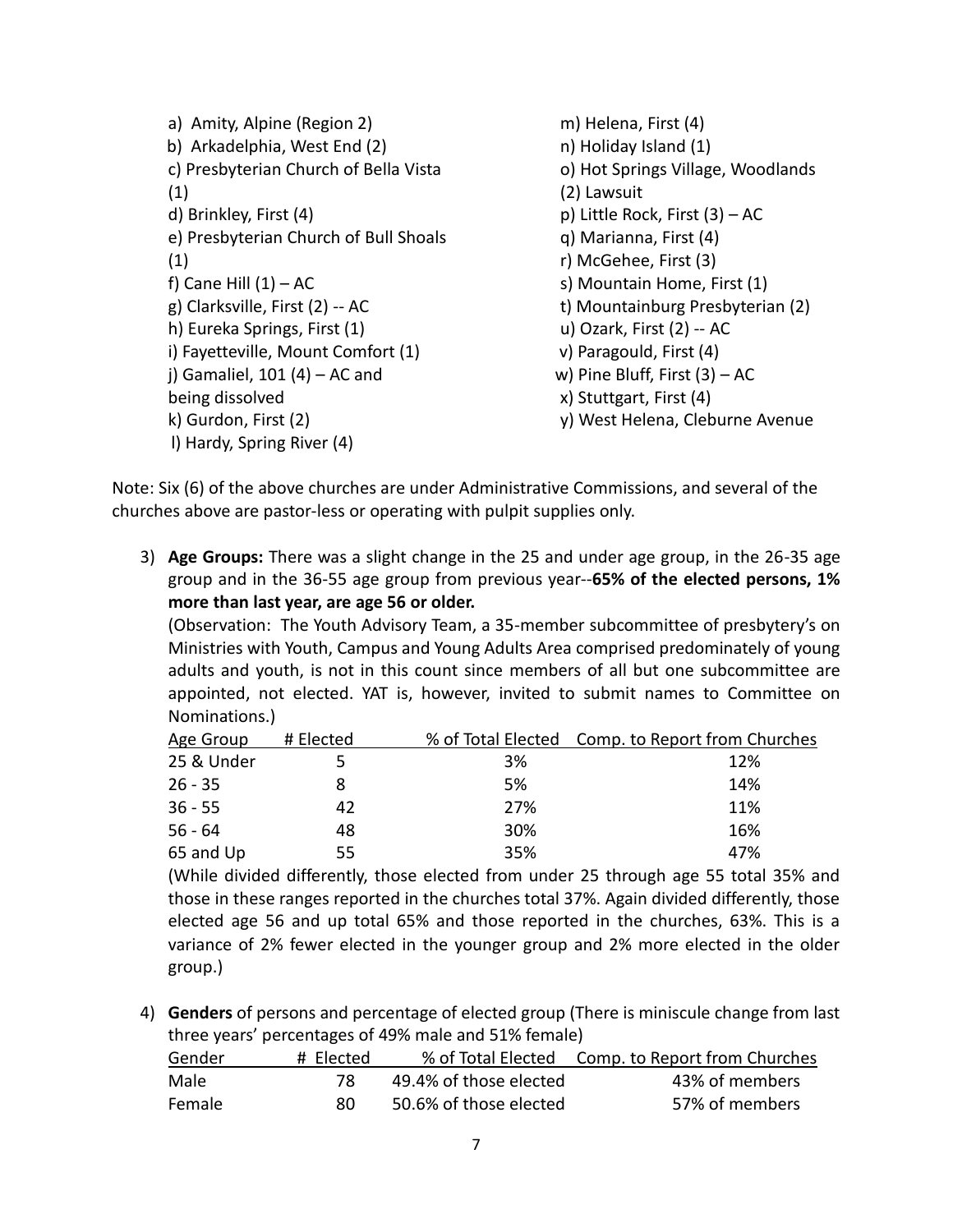5) **Ethnic Heritage** of elected persons and percentage of group compared to reported members

| Ethnicity                                                                               |  | # Persons Elected | % of Elected Group<br>% of Members              |  |
|-----------------------------------------------------------------------------------------|--|-------------------|-------------------------------------------------|--|
| African American/Black                                                                  |  | 6                 | 4% (1/2% less than last year) 3%                |  |
| Caucasian/White                                                                         |  | 149               | 94% (same as last year)<br>95%                  |  |
| Hispanic                                                                                |  | 3                 | 2% (1/2% more than last year)<br>2% - all other |  |
| Asian, Native American, Middle Eastern, African<br>$\Omega$                             |  |                   |                                                 |  |
| (Note: Of the presbytery's churches that reported to General Assembly earlier this year |  |                   |                                                 |  |
| about their 2017 statistics, racial ethnic breakdown included: Asian, Middle Eastern,   |  |                   |                                                 |  |
| Native American, White, Black/African American, African, Hispanic)                      |  |                   |                                                 |  |

6) **Type of Ordination** represented by number of persons and percentage of elected group Ordination # of Persons % of Total Elected Group

| Minister of Word and Sacrament                                                           | 66 | 42% (6% more than last year)                                                   |  |  |
|------------------------------------------------------------------------------------------|----|--------------------------------------------------------------------------------|--|--|
| <b>Ruling Elder</b>                                                                      | 83 | 52% (same as last year)                                                        |  |  |
| Non ruling elders (deacons or members) 9                                                 |    | 6 % (6% less than last year)                                                   |  |  |
| (This is a change from last year's 50 MWSs, 71 REs and 16 deacons or members. It appears |    |                                                                                |  |  |
|                                                                                          |    | that more MWSs were nominated and elected as COR suggested, to seek to achieve |  |  |
| balance.)                                                                                |    |                                                                                |  |  |

7) Number of persons with **Disabilities** who are elected

This category is defined as hearing, sight, and mobility disabled, mirroring the categories given on the statistical report questions to congregations.

**Twenty (20) persons** elected to serve have a disability: 8 related to hearing, 10 to mobility, and 2 to sight. This is 13% of the people elected, 5% more than last year.

Comparison to disabilities reported by local churches: 1,298, which is 17% of total membership, reported disabilities. (COR believes that this determination is made by those preparing the report rather than by the members themselves. It is also unclear whether churches are reporting those with "managed" disabilities.)

# **COMMENTS FROM THE COMMITTEE ON REPRESENTATION ON SUMMARY OF STATISTICS FROM LOCAL CHURCHES AND FROM THOSE ELECTED TO SERVE IN PRESBYTERY:**

- 1) General comment: concern for small churches who are not growing, running out of money, and need help and information on how to handle circumstances as they pray for rebirth and fear dissolution.
- 2) Committee on Representation thanks Temporary Stated Clerk Leslie Belden and General Presbyter Stewart Smith who have challenged and helped more churches to submit statistical reports for last year.
- 3) To get more and better demographic information, it was suggested to publish a list of tech savvy volunteers or groups, involving a member of COR and members of the Youth Advisory Team. Another advantage would be to unite the generations over this project aimed at getting a clearer picture of our congregations.

**RECOMMENDATIONS from the Committee on Representation to the Committee on Nominations and other committees and groups for their work in 2018 through mid-2019:**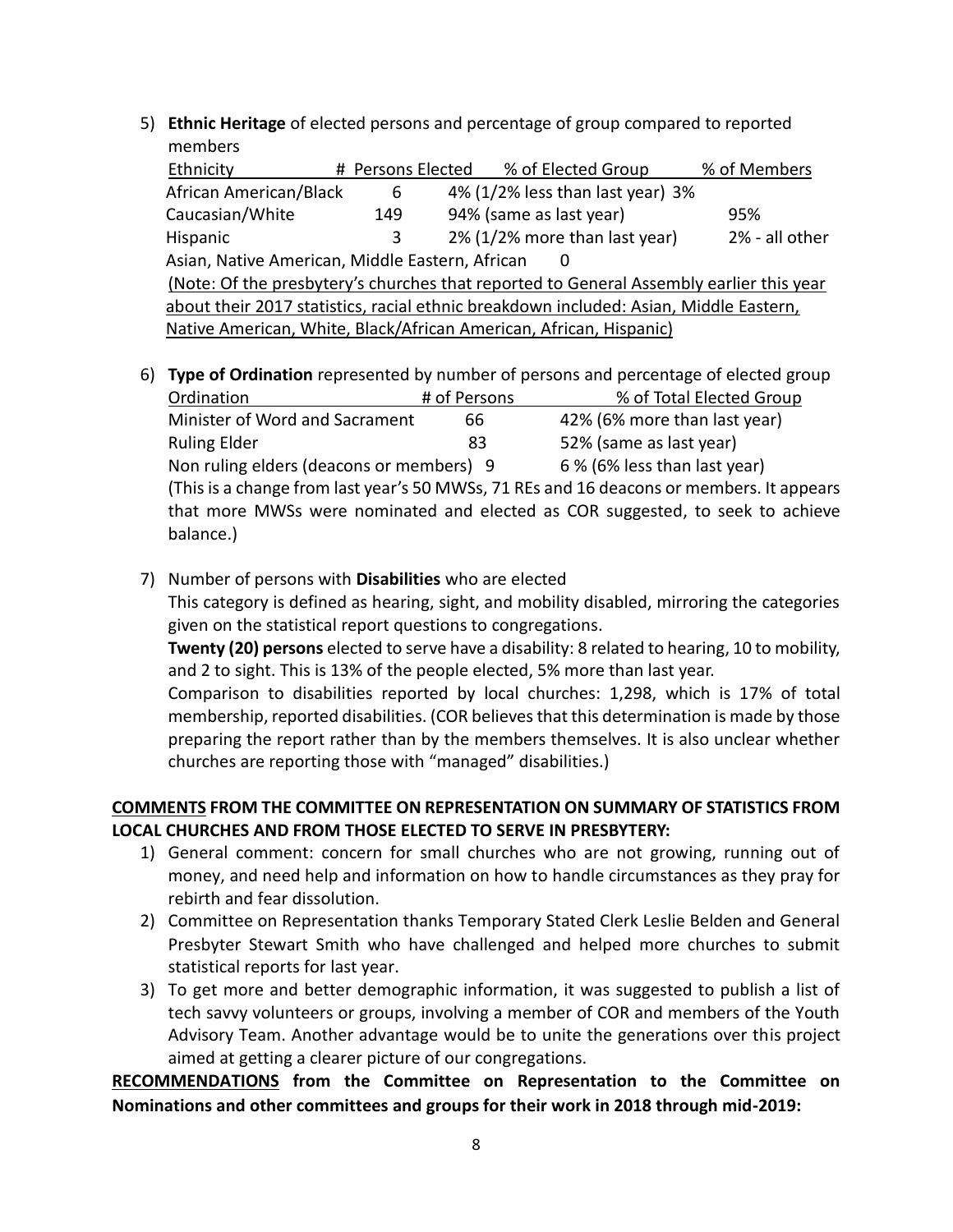- 1) In general, Representation is pleased with Nominations' diligent work in involving many and diverse people in the work and decision-making of the Presbytery.
- 2) In response to the statistical comparison, more females and more ministers of the Word and Sacrament could be nominated and elected for service. Persons with disabilities should always be included as well, and provisions made for their valuable service.
- 3) As many ministry areas and committees are doing, scheduling of meeting at times when working members and younger members could participate is advised and applauded, as is using video and phone conferencing to eliminate travel time and expense.

### **Note: Statistics on disability of elected persons are for information only.**

Moderator Davis expresses his thanks to Staff Resource NiAnn Thompson for her help in researching the statistics and preparing this annual report.

### **CONSENT AGENDA WAS APPROVED.**

#### **REPORT OF THE GENERAL PRESBYTER**

General Presbyter MWS Stewart Smith made the report, welcoming Synod of the Sun Executive Director RE Valerie Young. She brought greetings from the Synod, thanked presbytery for financial support and people support, is excited about new way of resourcing presbyteries' communication, conversations about per capita with PCUSA Stated Clerk next week at Mission Agency in Irving, November symposium and Synod Sunday on August 26. Also introduced was RE Bill McConnell, Presbyterian Mission Agency engagement advisor for the south region. He also thanked the presbytery for financial support and its work, connecting individuals with the larger denomination, and invited all to his display table to learn about local church ministry.

#### **REPORT OF THE TREASURER**

Presbytery treasurer Bob Boehmler reported on the financial reports in the late packet: balance sheet, Texas Presbyterian Foundation assets, volatility of the stock market, balance fund doing well, operating income statement. He thanked commissioners for the financial support from the congregations, spoke of interest income, expenses statement, unfavorable balance is seasonal. He pointed out the accountants' review for 2015 and 2016 that affirmed that presbytery finances are being run in an appropriate manner. Staff is starting on the 2017 review and hope for timely report this year, as opposed to the late reports from the new auditors. Full financial review report is with Boehmler, and he offered to go over report with any commissioner. One question asked was when he expects the 2017 financial review to be available. By the end of the year was his reply. (Financials and Reviews in Appendix.)

#### **MORNING WORSHIP at 10 a.m.**

Inquirer in Ministry Max Hill, a student at Princeton Seminary, brought the message and Presbyterian student Emma Gillaspy, Lyon College, and Blake Thompson, Campus Ministry intern at First, Conway, were liturgists. Highlights included commissioning the elders and ministers from this presbytery attending General Assembly on June 16-23 in St. Louis and some of the youth and adults from across the presbytery who are going on three presbytery-sponsored trips this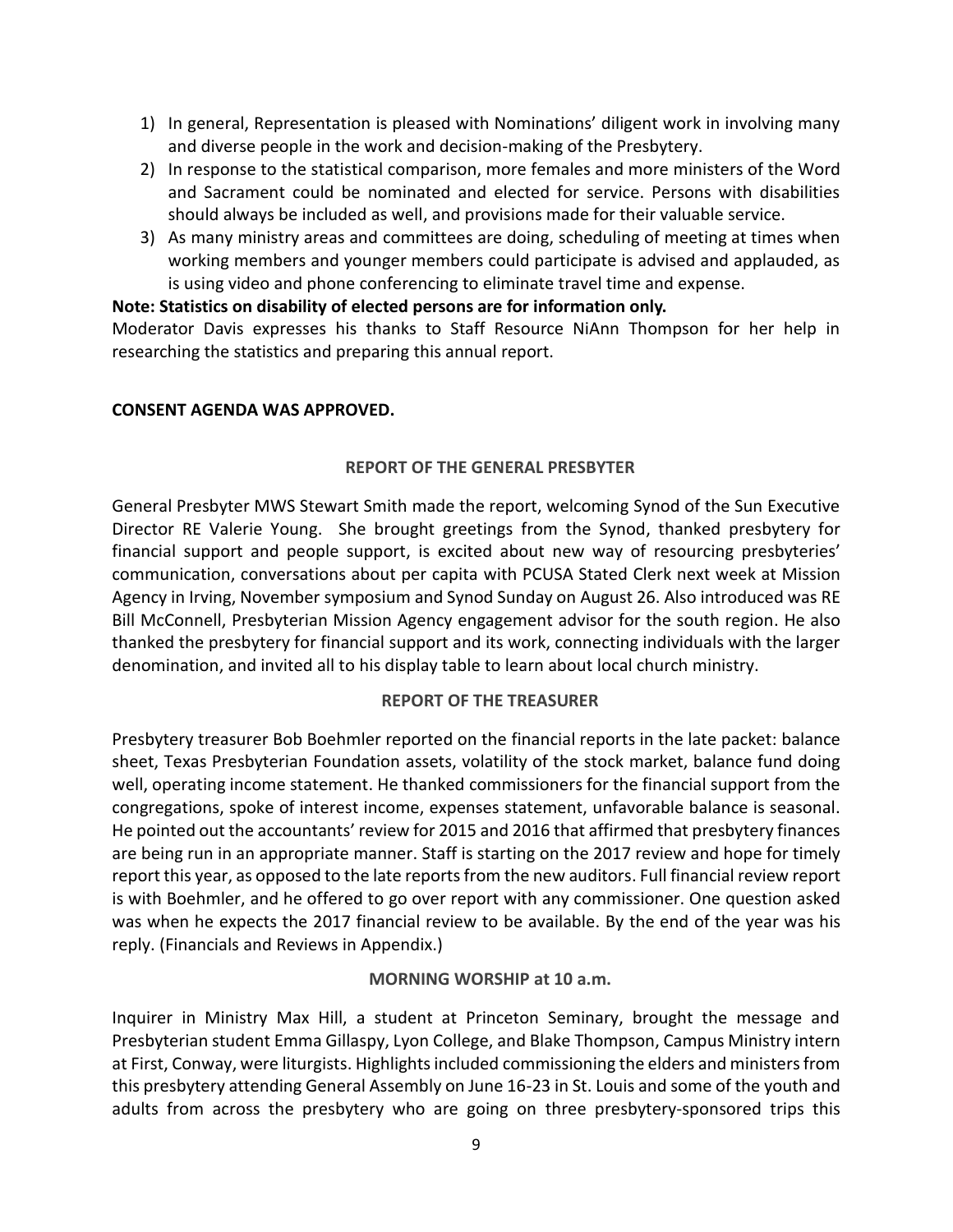summer. A quintet sang a beautiful arrangement of "They'll know We Are Christians by Our Love." The worship offering benefitted travel expenses for these trips.

#### **RECESS**

Commissioners moved from the sanctuary to Fellowship Hall for the rest of the meeting. Worship offering total was \$1,497.25.

#### **REPORT OF THE TEMPORARY STATED CLERK**

Temporary Stated Clerk Belden gave the report as follows:

#### **Report of Pastoral Status Changes**

MWS Kris Crawford was dismissed by the Presbytery of Arkansas effective March 6, 2018, and was received by Grace Presbytery.

MWS Bryan Bond was dismissed by the Presbytery of Arkansas effective March 6, 2018, and was received by Chicago Presbytery.

MWS Nancy Benson-Nicol was dismissed by the Presbytery of Arkansas retroactively, effective November 16, 2016, when she was received by New Covenant Presbytery.

The following have been moved from the Active Honorably Retired Roll to the Non-Active Honorably Retired Roll for 2018, by action of the Presbytery's Committee on Ministry, due either to living out-of-state or ill health preventing them from making the request on their own:

MWS Jerry Bedford, HR MWS William D. Carr, HR MWS Thomas S. Carter, HR MWS Harold Duerksen, HR MWS Heinrich Eiler, HR MWS Alan Ford, HR MWS Ed Holt, HR MWS Richard Knott, HR

MWS Mark Lenneville, HR MWS Jerry Rice, HR MWS Michael D. Seitz, HR MWS W. Kennedy Upham, HR MWS Charles T. White, HR MWS Ann Williamson, HR MWS Frank M. Young, HR

Other Honorably Retired pastors who previously requested to be moved to the Non-Active Honorably Retired Roll are not listed here.

Honorably Retired pastors who are on the Active Honorably Retired Roll include:

MWS Catherine Allsbury, HR MWS Ben Bateman, HR MWS Bill Branch, HR MWS Ira "Ike" Brighton, HR MWS Don Campbell, HR MWS Carol Clark, HR MWS Danny Daniel, HR

MWS Joyce Daniel, HR MWS Milton Davis, HR MWS David Dyer, HR MWS Orin Frank, HR MWS Dick Frothingham, HR MWS Gordon Garlington, HR MWS David Gill, HR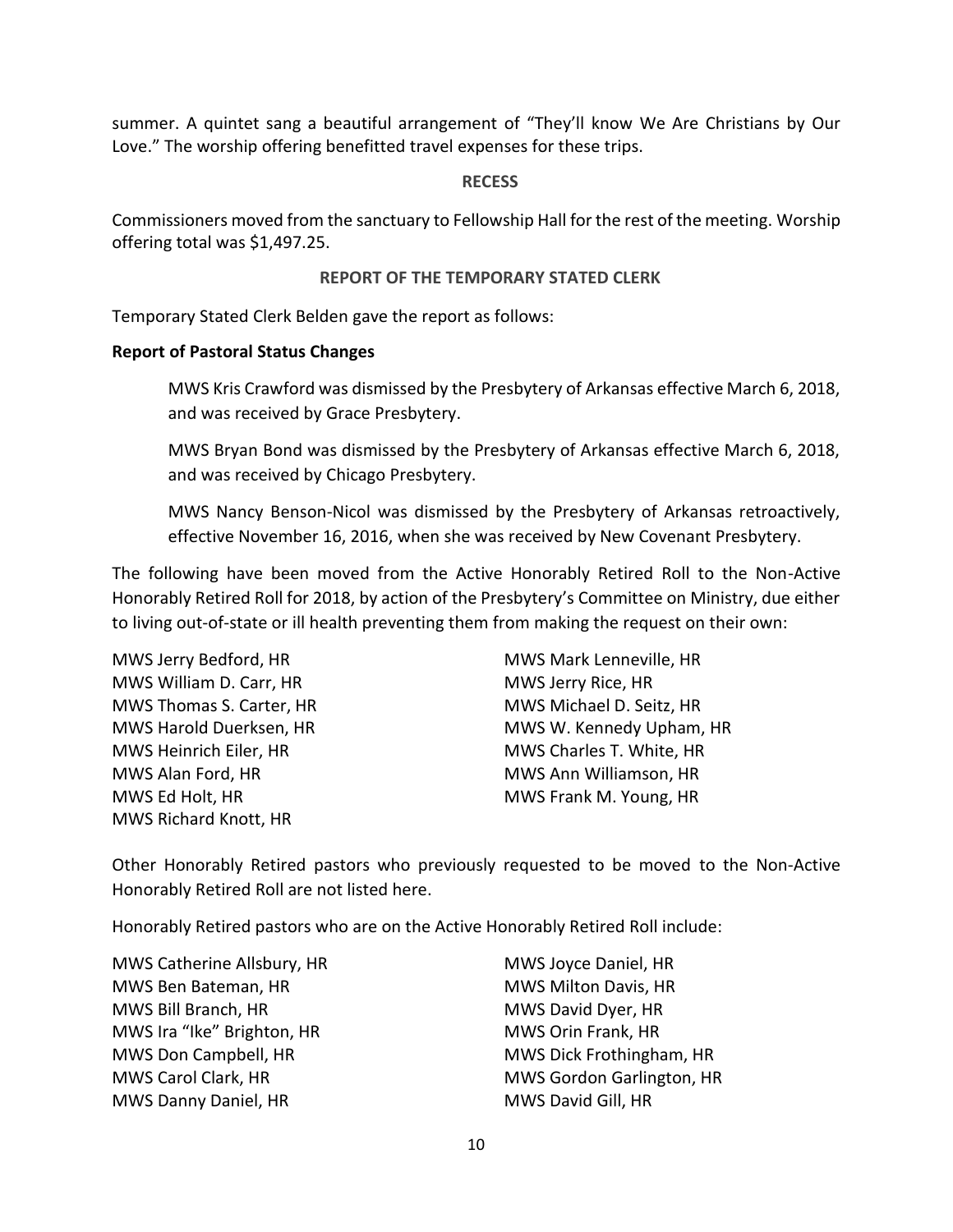MWS Howard "Flash" Gordon, HR MWS Robert Hadley, HR MWS Bill Henning, HR MWS Sally Johnson, HR MWS Lance Jones, HR MWS Clare Kelley, HR MWS David King, HR MWS John King, HR MWS Elton "Bo" Lewis, HR

MWS Terry McLellan, HR MWS Jim Miller, HR MWS Richard Miller, HR MWS Dick Shinkle, HR MWS Fred Taylor, HR MWS Don Wardlaw, HR MWS Rita Wilson-Perry, HR MWS Darwin Wolfe, HR

Honorably Retired pastors who believe that they listed on the wrong roll, or who wish to be moved from one to the other list, are asked to contact the Temporary Stated Clerk, MWS Leslie Belden, at [lesliebeld@aol.com](mailto:lesliebeld@aol.com) or 479.466.1061.

#### **Report on Administrative Commissions**

Cane Hill and Walnut Grove Presbyterian Churches – MWS Phil Butin, Moderator will give the report later in the meeting. The AC is working with Historic Cane Hill on an agreement concerning renovating the building.

First Presbyterian Church, Clarksville – RE Ted Belden and MWS Clare Kelley, Co-Moderators. The AC continues in their attempt to sell the church building.

Northwest Arkansas Hispanic Ministry Administrative Commission – MWS Phil Butin, Moderator

First Presbyterian Church, Little Rock – RE Cyril Hollingsworth, Moderator. The AC continues to work with the session.

**First Presbyterian Church, Ozark** – MWS Brian Brock, Moderator, gave the report.

The Administrative Commission consisting of MWS Anne Russ, Ruling Elder Leah Shell, Ruling Elder Cindy Lanphear, and MWS Brian Brock held an initial meeting with the session of the First Presbyterian Church of Ozark, on June 4, 2015. MWS Brock made a presentation about the polity implications of dissolution or dismissal. It was explained to the session that rulings by the General Assembly Permanent Judicial Commission would not allow them to pursue direct transfer to independent status. The two options available to the congregation were either dissolution of the congregation and sale of existing property to a newly constituted congregation with a charter from the state of Arkansas or dismissal to another validated Reformed body. The Ozark PC had pursued transfer to other Presbyterian denominations with little interest exhibited by potential receiving bodies. The decision was made to dissolve Ozark PC and negotiate the sale of property to a new independent non-denominational congregation.

A search of Johnson County records revealed four properties associated with the First Presbyterian Church of Ozark: the church building, a manse, a storefront in downtown Ozark, and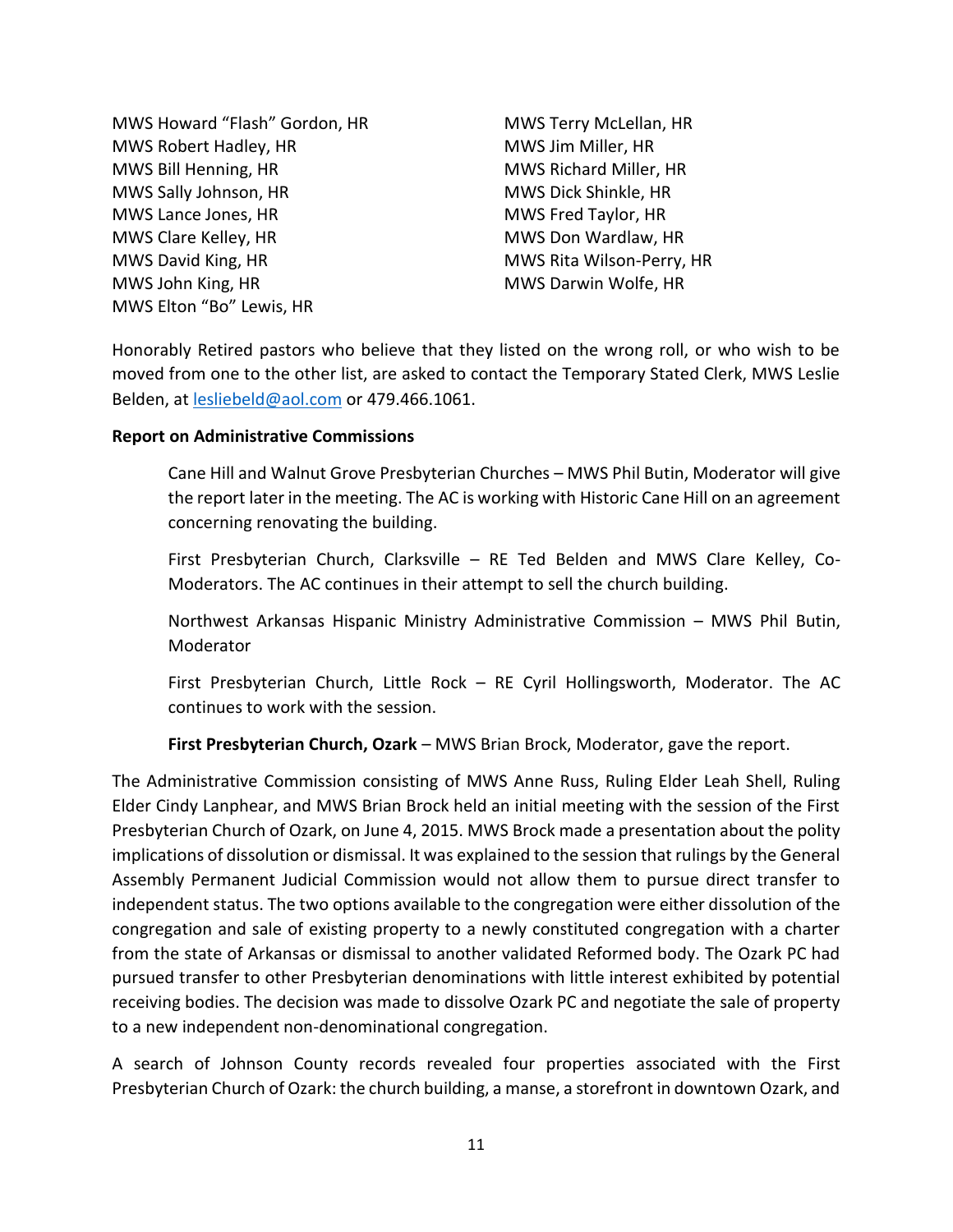a ten-acre parcel of commercial property. After an analysis of assets and liabilities related to the real estate it was determined that the ten-acre parcel represented the only potentially liquid asset. The church building, the manse, and the storefront are in need of significant repairs including the possible need for asbestos abatement. After negotiations the session and the AC agreed to a sale of the ten-acre parcel with proceeds to be divided 80% to the congregation and 20% to the Presbytery of Arkansas. The remaining property would be sold to the new congregational entity for \$1. The Presbytery does not want to assume the liability of maintaining the remaining property.

While the AC and session were beginning the process of selling the ten-acre parcel, interest in seeking dismissal to another Reformed denomination was rekindled. The session began contacting other Presbyterian denominations. The sale of the ten-acre property was executed to accommodate emergency repairs to the church building's roof. Proceeds of the sale were divided according to the negotiated 80/20 split with the presbytery receiving \$5,200. The session received an invitation to join the Covenant Presbyterian Church, a small offshoot of the Orthodox Presbyterian Church, headquartered in Texas. After consultation with denominational leadership in Louisville, it was determined that the Covenant Presbyterian Church did not meet the requirements for dismissal. The AC, which had been empowered to dissolve or dismiss on behalf of the presbytery, and the session decided to proceed with dissolution and sale of the remaining property to a newly constituted organization for the negotiated price of \$1.

In April of 2018 it was suggested that the Presbytery execute quit-claim deeds on the remaining property to expedite the dissolution of First Presbyterian Church, Ozark. After receiving concurrence from the Coordinating Team, the agent who handled the sale of the acreage was instructed to execute the quit-claim deeds. A congregational meeting was held on May 17, 2018 with the congregation voting to dissolve the First Presbyterian Church of Ozark. A worship service recognizing the life and ministry of First Presbyterian Church, Ozark was held at 5:00 pm on Sunday, May 20, 2018.

The Administrative Commission respectfully requests to be dismissed at the 138<sup>th</sup> meeting of the Presbytery of Arkansas. **MOTION TO DISMISS THE ADMINISTRATIVE COMMISSION WAS**  APPROVED. MWS Brock read the prayer from the May 20<sup>th</sup> service.

Pine Bluff (Central, Faith, and First Presbyterian Churches) –MWS Frank LeBlanc, Moderator. New member elected and a new moderator and clerk appointed by the Coordinating Team.

Washington County Property – RE Ted Belden, Moderator. A low offer was made on the property and not accepted.

# **Report of the Administrative Commission for Walnut Grove and Cane Hill Presbyterian**

**Churches** MWS Phil Butin, Moderator, gave the report and recognized members and the CRE of the Cane Hill Church. Written report follows:

In September of 2015, the Presbytery of Arkansas' Administrative Commission charged with working with the Walnut Grove congregation at Farmington and the Cane Hill congregation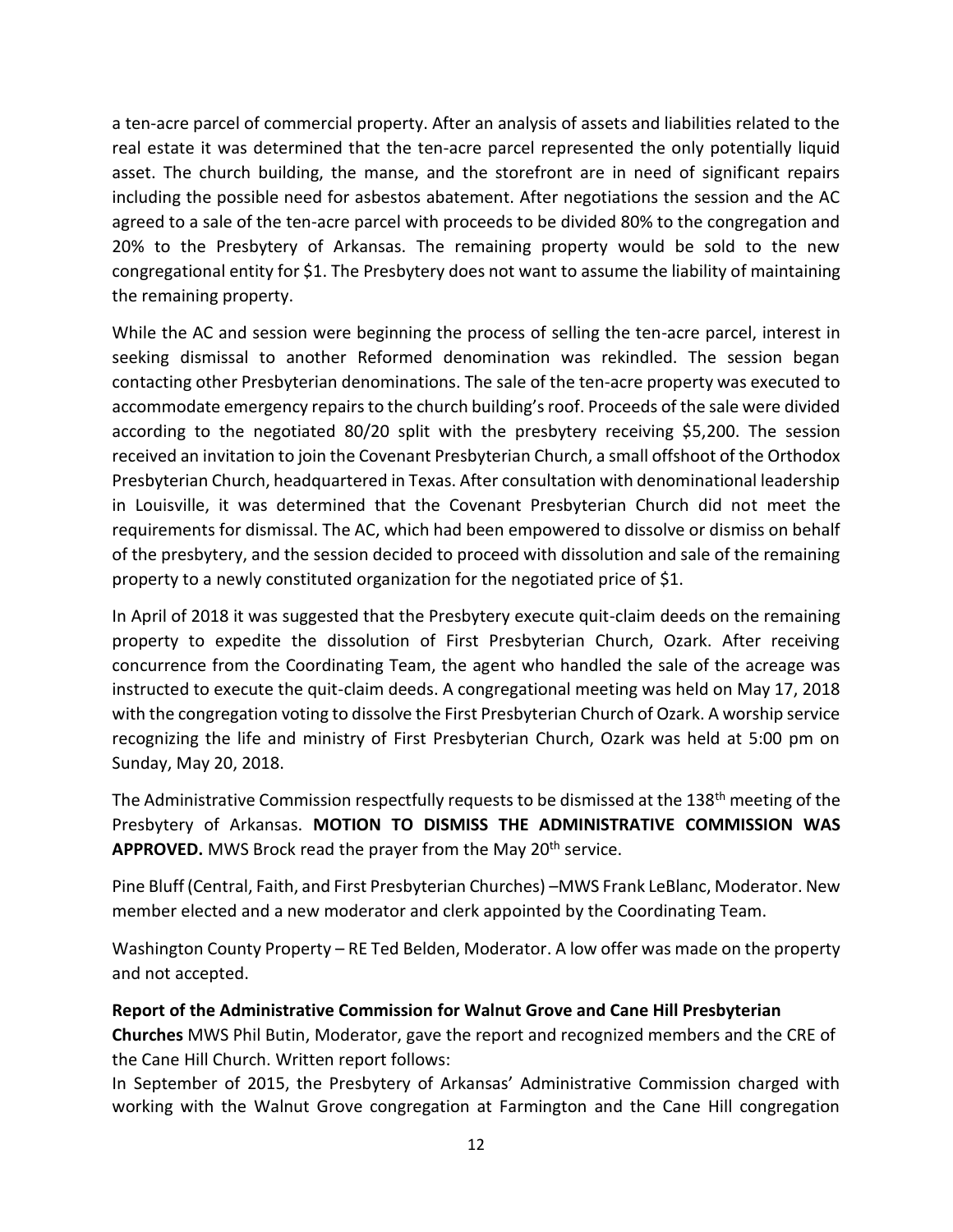began to work with the Committee on Ministry to provide a smooth transition of pastoral leadership for the Cane Hill Presbyterian Church from CRE Bruce Schlegel to CRE Rita Manske, both ruling elders from First United Presbyterian Church of Fayetteville. The commission consists of MWS Phil Butin (Moderator and Committee on Ministry member), MWS John King, HR, MWS Marie Mainard O'Connell (Future of the Church Ministry Area member), RE Charles Cook (also a member of COM), and RE Ted Belden (Future of the Church Ministry Area Moderator).

In the course of these conversations, the session of Cane Hill Presbyterian Church initiated a request to relinquish the ownership of its building and land to Historic Cane Hill, an organization with significant Presbyterian roots dedicated to the historic preservation and restoration of the small community of Cane Hill, some 20 miles southwest of Fayetteville. Historic Cane Hill has legally committed to a complete restoration of the church building, which is urgently in need of a variety of repairs and renovations totaling between \$200,000 and \$300,000. However, the transfer of ownership of the property to Historic Cane Hill (a non-profit organization) is required for these improvements to be made. A legal agreement has been completed by presbytery's legal counsel and approved by both the session of Cane Hill Presbyterian Church and the presbytery's Cane Hill Administrative Commission, which allows the church to continue to worship in the building and use it at other times for ministry events as long as the congregation exists. The agreement also includes the commitment that during renovation, the congregation will be given access to other restored Historic Cane Hill meeting spaces as needed to sustain its ministry. Presbytery approval will allow use of the limited funds of the congregation to fund ministry to its members and the community, rather than being expended on the property.

The Cane Hill community was the cradle of Cumberland Presbyterian Christian ministry in Northwest Arkansas beginning in the late 1820's, including the establishment of the Cane Hill Presbyterian Church as well as the Cane Hill Academy and College, which educated young men and women and prepared Cumberland Presbyterian pastors until it was closed in order to move to Clarksville for reorganization as the College/University of the Ozarks. First United Presbyterian Church in Fayetteville and First Presbyterian Church in Bentonville are among the congregations planted by the Cane Hill Presbyterians. The historic preservation of this important community, including the church building and the main college building, serves a variety of public purposes and provides an excellent witness to the importance of Presbyterianism in the history of the state of Arkansas. Between 8 and 12 currently worship there.

#### **For Action:**

**The Cane Hill Administrative Commission, with the concurrence of the session of the Cane Hill Presbyterian Church, moves that the Presbytery of Arkansas approve the transfer of ownership of the real property and the church building of Cane Hill Presbyterian Church to the Historic Cane Hill preservation organization, on the condition that the congregation have priority use of the building for regular Sunday worship and other church events (session meetings, fellowship gatherings, funerals, weddings, etc.) as long as the congregation exists, according to the legal agreement approved by the Cane Hill Administrative Commission and the session of Cane Hill Presbyterian Church, and negotiated by the presbytery's legal counsel. Subject to the**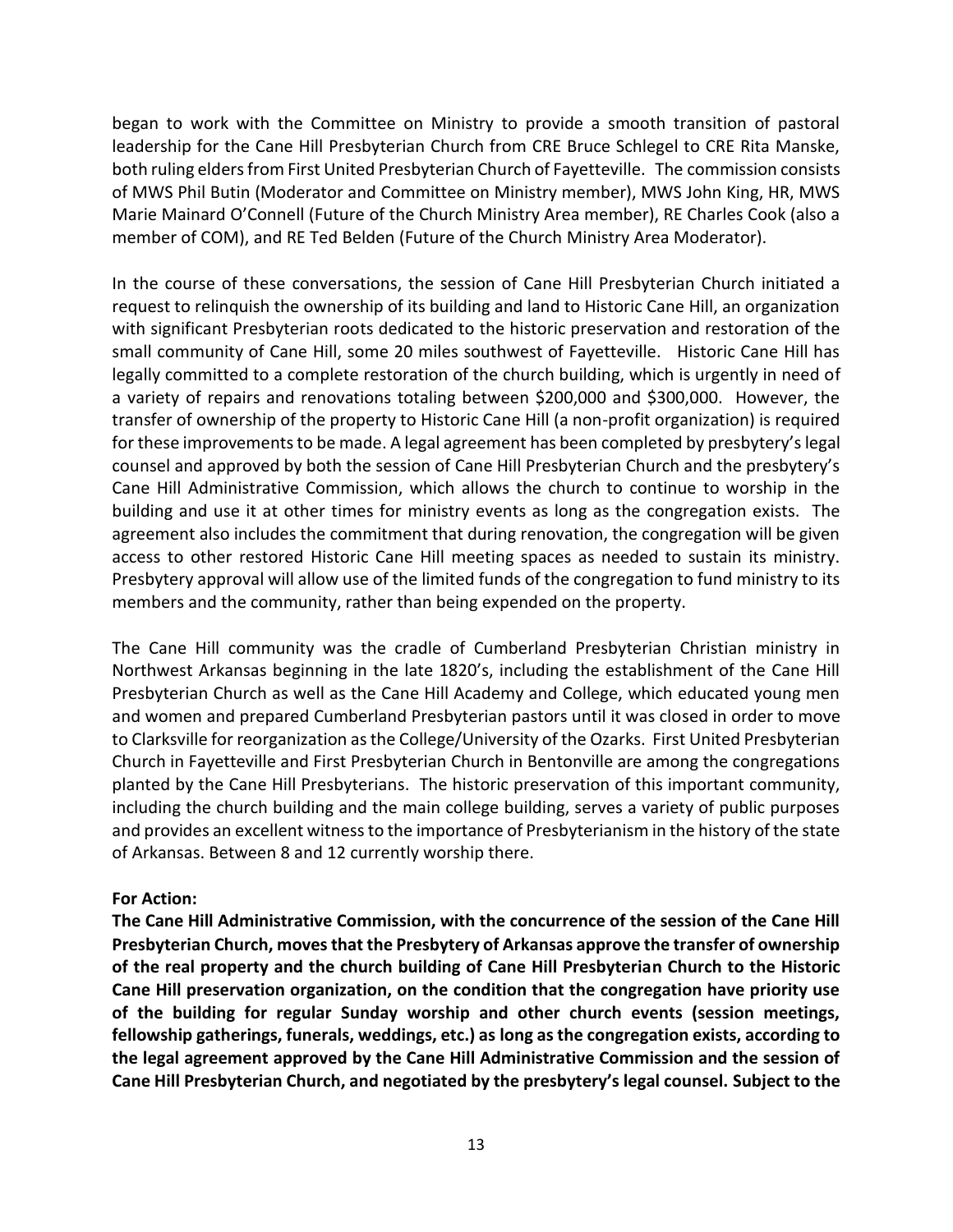**approval of the above motion, the Cane Hill Administrative Commission of the Presbytery of Arkansas moves that it be dismissed with thanks. MOTION WAS APPROVED.**

#### **Reports/Records/Policy Compliance**

Sexual Misconduct Policy/Background Checks--Forms were completed by all but the following: Clare Kelley (Honorably Retired); Lori Kleinjan (member of Mid-South Presbytery)

Statistical Reports of Congregations--Statistical Reports to General Assembly for 2017 were completed by all congregations in the presbytery but the following:

| Alma, First                                                                       | Morrilton, Hopewell          |
|-----------------------------------------------------------------------------------|------------------------------|
| Alpine, Alpine                                                                    | Mountainburg, Mountainburg   |
| Beebe, First                                                                      | Newport, First               |
| Bentonville, Vaughn                                                               | Ozark, First*                |
| Gamaliel, One-O-One*                                                              | Pine Bluff, Central          |
| Helena, First                                                                     | Pine Bluff, Faith            |
| Hot Springs Village, Woodlands*                                                   | Pine Bluff, First            |
| Little Rock, Allison Memorial                                                     | Stuttgart, First             |
| Little Rock, First                                                                | West Helena, Cleburne Avenue |
| Lonoke, First                                                                     |                              |
| * Either recently dissolved, in the process of dissolution, or seeking dismissal. |                              |

### **Reviewing Records of Sessions/Congregations**

The Temporary Stated Clerk has received reports that the following congregations' records have been reviewed for 2017 and/or past years:

Conway, First Fairfield Bay, Kirk of the Hills Fort Smith, First Harrison, First Heber Springs, First Holiday Island, Holiday Island

Hot Springs, Westminster Huntsville, First Mountain Home, First Pea Ridge, Mount Vernon Prairie Grove, First

#### The Annual Records Review may be completed by any of the following four ways:

- (1) Clerks of Sessions trading records and reviewing each other's minutes and registers;
- (2) Regional Session Records Reviews in the Spring;
- (3) Having regional volunteers follow-up with those whose records were not reviewed in this manner (June – September); and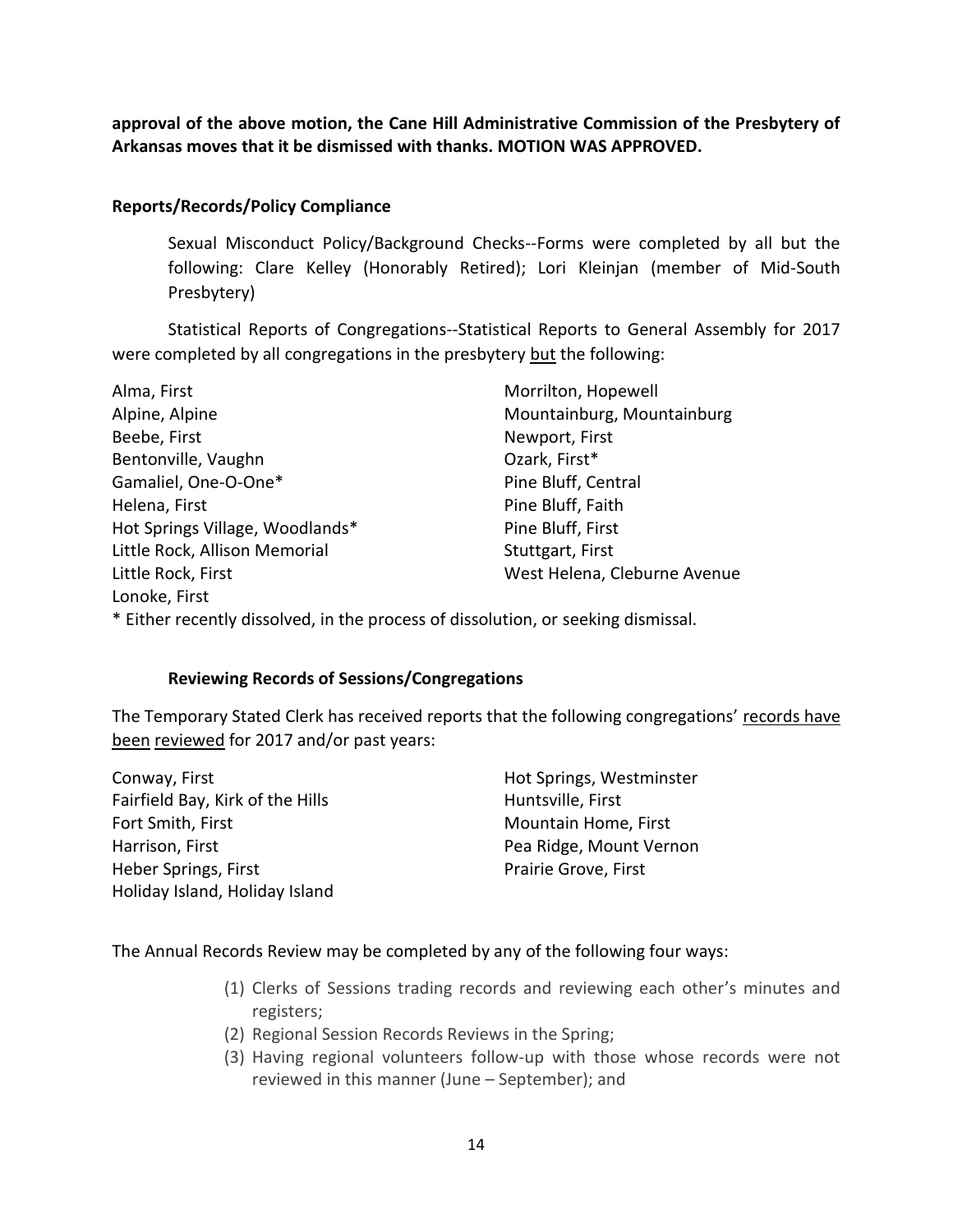(4) Having volunteers available in a specified place at the October presbytery meeting to review records while commissioners attend the meeting.

If your records have been reviewed and your church is not listed above, please send a copy of that review to the Temporary Stated Clerk. And if your church needs assistance please contact MWS Leslie Belden, Temporary Stated Clerk, at 479.466.1061 or [lesliebeld@aol.com.](mailto:lesliebeld@aol.com)

**Report of the Investigating Committee announced at the October 6-7, 2017 meeting of the Presbytery of Arkansas.** Belden explained the purpose of Presbyterian discipline.

# **Pronouncement of Censure and Prayer**

# *Book of Order, D-12.0104*

"Whereas, Richard Jeffrey Parker, has been found guilty of the offenses of committing adultery, violating his marriage and ordination vows, violating professional boundaries, and concealing relevant information from the Presbytery of Arkansas, and by such offenses has acted contrary to the teaching of Scripture; now, therefore, the Presbytery of Arkansas, in the name and by the authority of the Presbyterian Church (U.S.A.), does now declare Jeffrey Parker temporarily excluded from the exercise of ordered ministry for a period of three years, during which time he must undergo counseling as outlined in the Alternative Form of Resolution agreed upon by him, and approved by the Presbytery's Permanent Judicial Commission on February 27, 2018.

At the conclusion of three years from the date of the Presbytery of Arkansas' Permanent Judicial Commission's ruling, Richard Jeffrey Parker may apply to the Presbytery of Arkansas or its successor council for restoration according to the provisions of D-12.0104h of the *Book of Order.*"

Belden offered prayer for Parker, his family, the Mountainburg congregation which he recently served, and all those affected.

# **ORDER OF THE DAY: THEOLOGICAL DISCUSSION**

At 11:20 a.m. commissioners were led in a discussion of the core values and priorities adopted by the presbytery in 2014, then part of that restructuring process. General Presbyter and Temporary Stated Clerk led the discussion with commissioners around 23 tables participating, then every table's scribe reported their ideas on the current list--what they would add, delete or change. This information will be given to Coordinating Team.

# **LUNCH BREAK**

Commissioners paused for lunch at 12:30 p.m. in Fellowship Hall.

# **MINUTE ANNOUNCEMENTS**

Minute announcements started at 1:10 p.m. and included: MWS Georgia Senor seeking information on how congregations are responding to concealed carry gun law, MWS Phil Butin inviting people on the Honduras mission trip, MWS Frank LeBlanc on Cotham Lectures, GP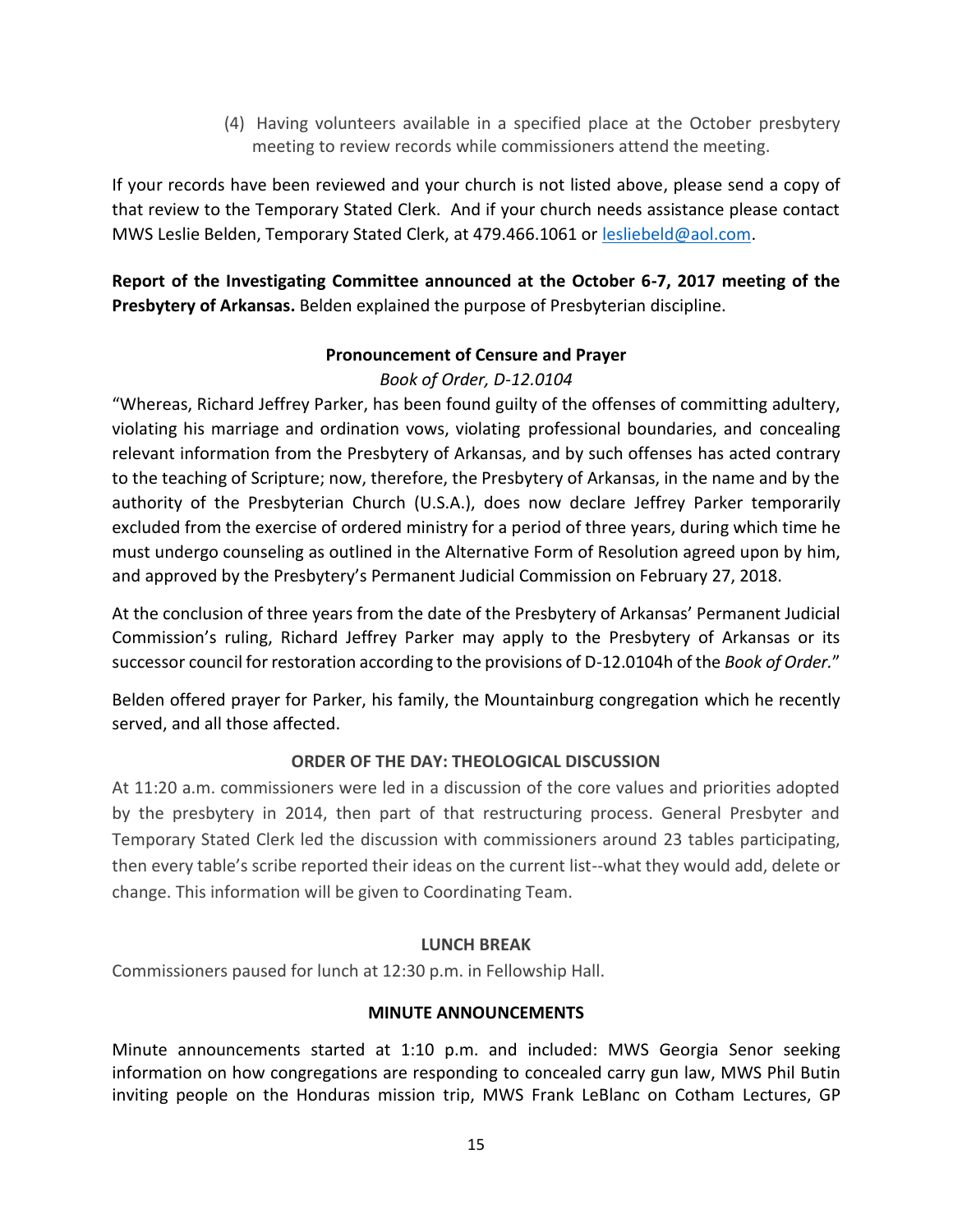Stewart Smith on continuing education opportunity on family systems with Doug Hester, RE Patty Minga inviting women to Cluster IV PW fall gathering at First, Jonesboro, MWS Jeremy Wilhelmi on pastoral study leave at UofO and Montreat Collegiate Conference trip, MWS Lindy Vogado on community safety program "Be smart for kids," MWS Becky Purcell on serving as a chaplain at Ferncliff, MWS Bill Branch HR to the Poor People's Campaign across the country on AR capitol steps on Mondays at 2 p.m., and RE Ron David on Presbyterian Pilgrimage in October.

# **BUSINESS RESUMED at 1:20 p.m.**

# **COORDINATING TEAM**

Coordinating Team Moderator Ruth Hamilton gave the report.

**For Action:**

**Motion to ratify the action of the Coordinating Team, and elect the following for the positions listed:**

**Alternate Commissioner to General Assembly, RE Ron David, Mount Vernon Presbyterian, Pea Ridge, Class of 2018.** Nominations were called from the floor, and there was none. **ELECTION WAS APPROVED.**

**Future of the Church Ministry Area, MWS Valerie Bell, First, Rogers, Class of 2020**

Nominations were requested from the floor; there were none. **MOTION TO RATIFY AND ELECT WAS APPROVED.** Hamilton referred the body to the written report of CT actions as follows:

# **For Information:**

The Coordinating Team approved appealing the summary judgment of the Judge in the lawsuit of the Woodlands Presbyterian Church of Hot Springs Village, which had to be filed before May 24, 2018.

The Coordinating Team approved designating the June Presbytery Meeting offering for the Youth Advisory Team to assist with the 2018 presbytery sponsored summer trips for youth.

The Coordinating Team approved the request by the Session of First Presbyterian Church, Newport, for permission to sell the manse at 611 Lakeside. The congregation was notified of the request on Sunday, March 25, 2018. There are no encumbrances on the property. According to G-4.0206a:

"A congregation shall not sell, mortgage, or otherwise encumber any of its real property and it shall not acquire real property subject to an encumbrance or condition without the written permission of the presbytery transmitted through the session of the congregation."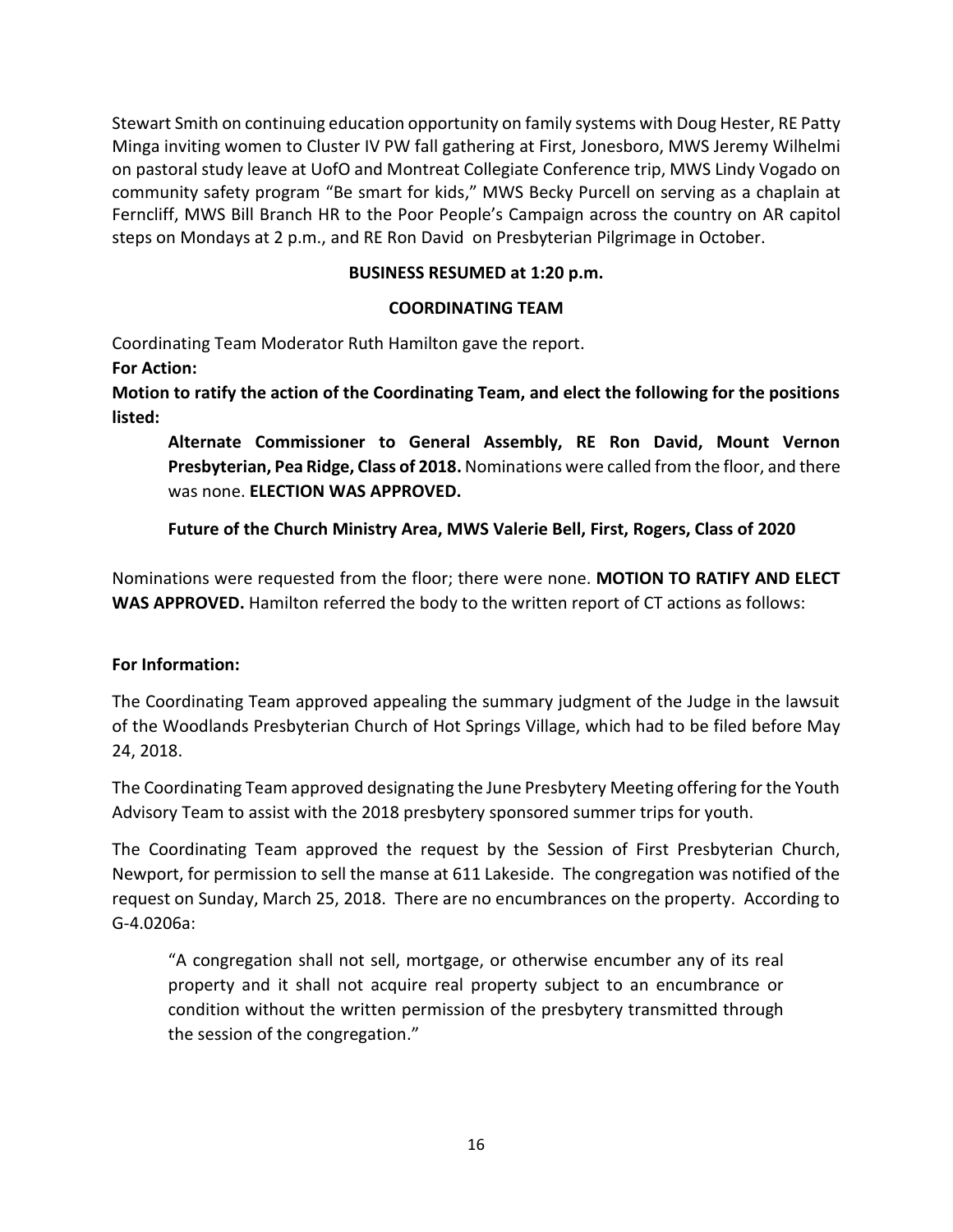The Coordinating Team approved the request by the University of the Ozarks, Clarksville to reschedule the February Presbytery Meeting to March 1-2, 2019. There was a consensus to have Bruce Reyes-Chow lead the theological discussion.

The Coordinating Team approved the request of the Administrative Commission working with First Presbyterian Church, Ozark, to approve the execution of quit claim deeds on three parcels of property (the building of the First Presbyterian Church of Ozark, the manse, and a downtown storefront), held in trust for the PC(USA), for the sum of \$1.00. Due to various structural issues all three properties associated with First Presbyterian Church of Ozark represented net liabilities to the Presbytery rather than assets.

The Coordinating Team elected MWS Cameron Highsmith to the Administrative Commission working with the PC(USA) congregations in Pine Buff, filling the position vacated by MWS Jeff Price's resignation, and approved MWS Frank LeBlanc as Moderator and RE Ruth Hamilton as Clerk.

### **COMMITTEE ON NOMINATIONS**

Moderator MWS Robert Hadley, HR gave the report.

# **For Action:**

# **The Committee on Nominations moves the election of the following persons to fill immediate unexpired terms:**

**--Certified Christian Educator/Ruling Elder Jeannie Ford, Second, Little Rock, Coordinating Team, Class of 2018 (at-large representative)**

**--Ruling Elder Sid McCollum, Westover Hills, Little Rock, Committee on Ministry, Class of 2018 (at-large representative)**

**--Minister of the Word and Sacrament Bobby Williamson, Hendrix College, Conway, Ministries with Youth, Young Adults and Campus Ministry Area, Class of 2019 (region 4 representative)**

# Nominations were requested from the floor; there were none. **NOMINEES WERE ELECTED.**

**For Information:** The form to nominate someone in your congregation or volunteer yourself for service was also in the presbytery meeting packet.

# **REPORT OF THE TASK FORCE ON STAFF STRUCTURE**

Presbytery Moderator asked former moderator RE Ruth Hamilton to moderate this section of the meeting in the absence of vice moderator RE David Stricklin. MWS Roper, TF moderator, gave the report. Goal of the time today was to answer questions about their progress report. The TF felt they had only vague instructions when they were formed in Feb., 2017. They do not have a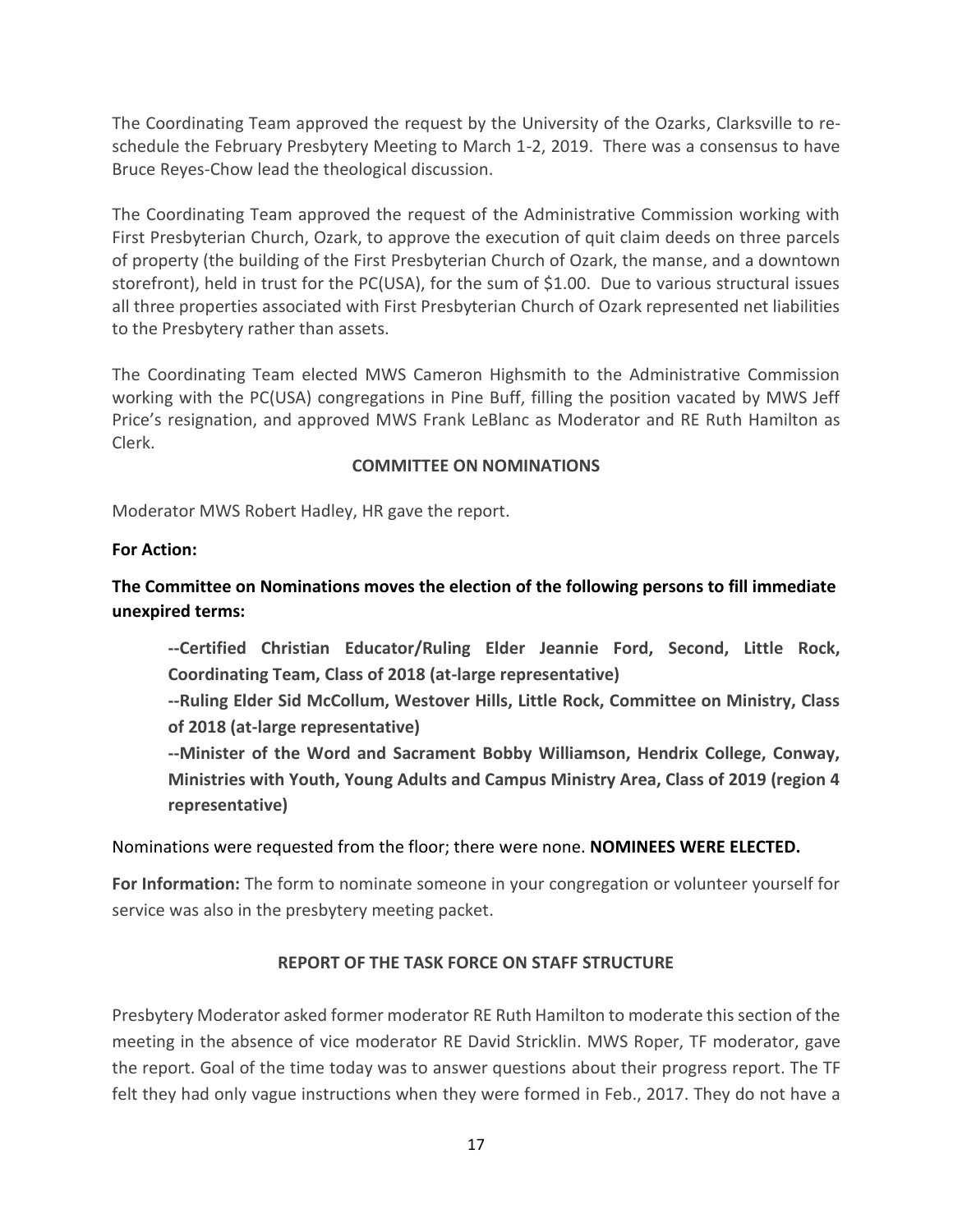staff plan ready because they wanted input from today's Theological Discussion and questions generated by their report today. Written report follows:

### We have looked:

- At our own staffing structure, particularly noting the history of how we arrived at the staffing structure we currently use, and
- At other Presbyteries' staffing structures, looking for comparisons in terms of size and location.

We have listened:

- To previous staff, seeking insight gained from moving on to other positions and presbyteries;
- To current staff, listening to where they find holes that need to be filled;
- To pertinent ministry partners within the Presbytery, looking for strengths and weaknesses in our current structure; and
- To you, in particular the 16 of you who offered feedback after the last meeting.

# We have learned:

- A full time General Presbyter is a must. There was clear consensus that combining the General (or Executive) Presbyter position with another position was not in the best interest of the Presbytery.
- Currently, our General Presbyter has work expectations that exceed what is reasonable to expect one person to accomplish. In particular, there is a need to find appropriate staff time to support the Committee on Ministry.
- Communication and Technology are areas that need more time and attention than they are getting right now. There is some interest in the Presbytery helping congregations use technology well to communicate, but our focus came back to the importance of the Presbytery itself modeling good use of technology.
- Youth Ministry must at least maintain current levels of staffing. There is energy around increasing the staff time allotted to Youth Ministry to allow for some staffing of Young Adult ministries (including ministries to college-aged young people) as well.
- There is a need for administrative help, both for the staff and for those contacting the office. One model we found was having a "Hospitality Team" of volunteers who could answer the door and phones at the office on a rotating basis and direct people who contacted the office to answers or to someone who could answer their questions.
- Our staffed resource center has been a blessing to us for so long, but with dwindling budgets, it does not seem realistic to expect a dedicated staff position to be devoted to it. Can this be handled by volunteers, even by a hospitality team? Can office staff help those who come by to check in/out existing resources?
- While availability of financial resources has not been the driving force of our work, it cannot be ignored. We have not been tasked to shrink the staff (or the budget for staff salaries), but we feel strongly called to be good stewards of the Presbytery's financial resources. This is not the time to drastically increase the size or the financial implications of the Presbytery staff.
- Julie Adkisson David Dyer Kelly Pearson Leslie Roper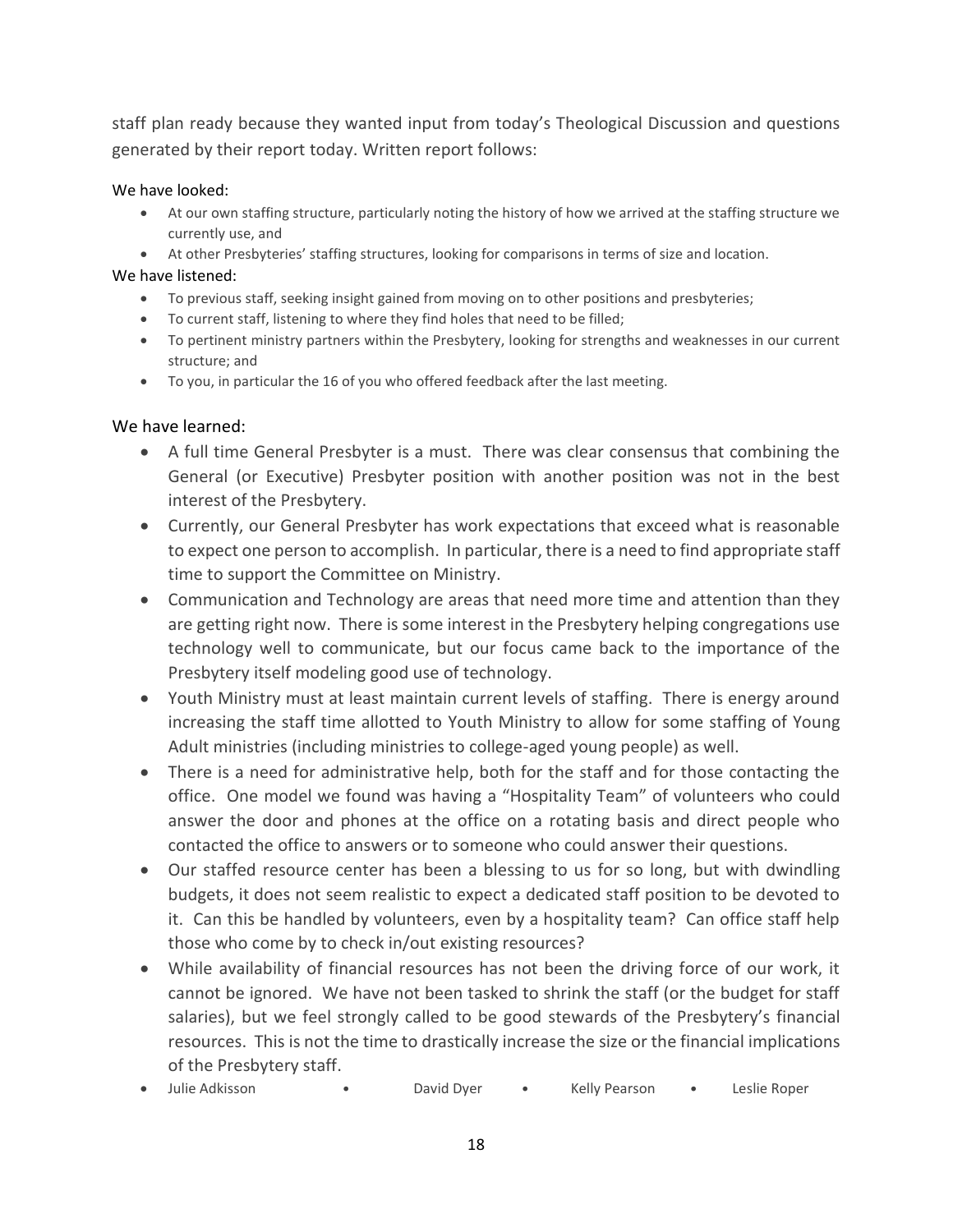Discussion followed. MWS Gabbard asked if presbytery will have to wait for more visioning. Roper shared the frustration and invited a motion. CCE Jeannie Ford, longtime member of the Resource Center Advisory Board, raised concern about the future of the presbytery's Resource Center without any paid staff as unable to survive, said allshould be concerned and should reflect further. Roper said they have looked at other presbyteries, might in the future look to volunteers or other staff to run the Resource Center, and TF needs more input. MWS Mainard O'Connell spoke in support of staffing the Resource Center. MWS Dari Rowen pointed out that two months have passed since input was requested. Gabbard made **MOTION THAT TF PREPARE A STAFFING STRUCTURE TO BE PRESENTED TO THE PRESBYTERY NO FEWER THAN 14 DAYS PRIOR TO THE OCTOBER 2018 MEETING OF THE BODY.** Motion was seconded.

In discussion of the motion, MWS Anne Russ asked what would be included in the structure. MWS Gabbard suggested job descriptions, a plan and to pass financials through several channels. MWS Ruskin Falls spoke of the Coordinating Team's TF on finances beyond the budget and the properties presbytery owns, suggesting we should be more self-critical and that he is leery of a small group making decision without review. MWS Brock pointed out that he himself had made the motion to form this TF which was to have reported in October, 2017, some eight months ago. MWS Michael Vinson believes that staffing and money conversations point to question on why we are here, the need to be clear on purpose, that leads to leadership clarity, and gathering community. Today's conversation captured enthusiasm, he said, and the last part of model is on management; he encouraged bigger conversations. MWS Kade Curry spoke on needing guidance for staff, was in favor of motion, and that we would not be waiting so long in the local church. RE Cyril Hollingsworth, moderator of COM, spoke against the motion, since there is a lot more going on through the COM in the background, and we need to take a realistic look. MWS Blake Brinegar had a question: who is responsible for carrying out the priorities listed today? Temporary Stated Clerk said they will go to the CT for "next steps," especially related to the theological discussion for the October meeting. RE Mike Szabo, a member of the original restructuring TF, who went through the process back then of development of the three core priorities, pointed out that we have not lived into these yet, and spoke in favor of the motion. GP Stewart Smith spoke in defense of the TF's work, shared that the synod communications contract will improve those needs, cautioned about making decisions just to suit a deadline and the need to give ourselves permission to operate differently than we have in the past. MWS Purcell spoke in favor of the motion, asked the names of TF members, assumed they will report back and that their report will be voted on in October. Rev. John Landis spoke about the "ready, aim, aim, aim" syndrome, saying you can always adjust to your decision later. MWS Steve Frazier spoke against the motion, citing the "ready, fire, aim" syndrome. RE Julie Adkisson, a member of the former restructuring TF and the current Staff TF, spoke in favor of the motion, saying the latter was close to identifying staff members and hopes to present list of staff positions in October. CT moderator Ruth Hamilton said she had recruited the TF members, promising them only seven months of work.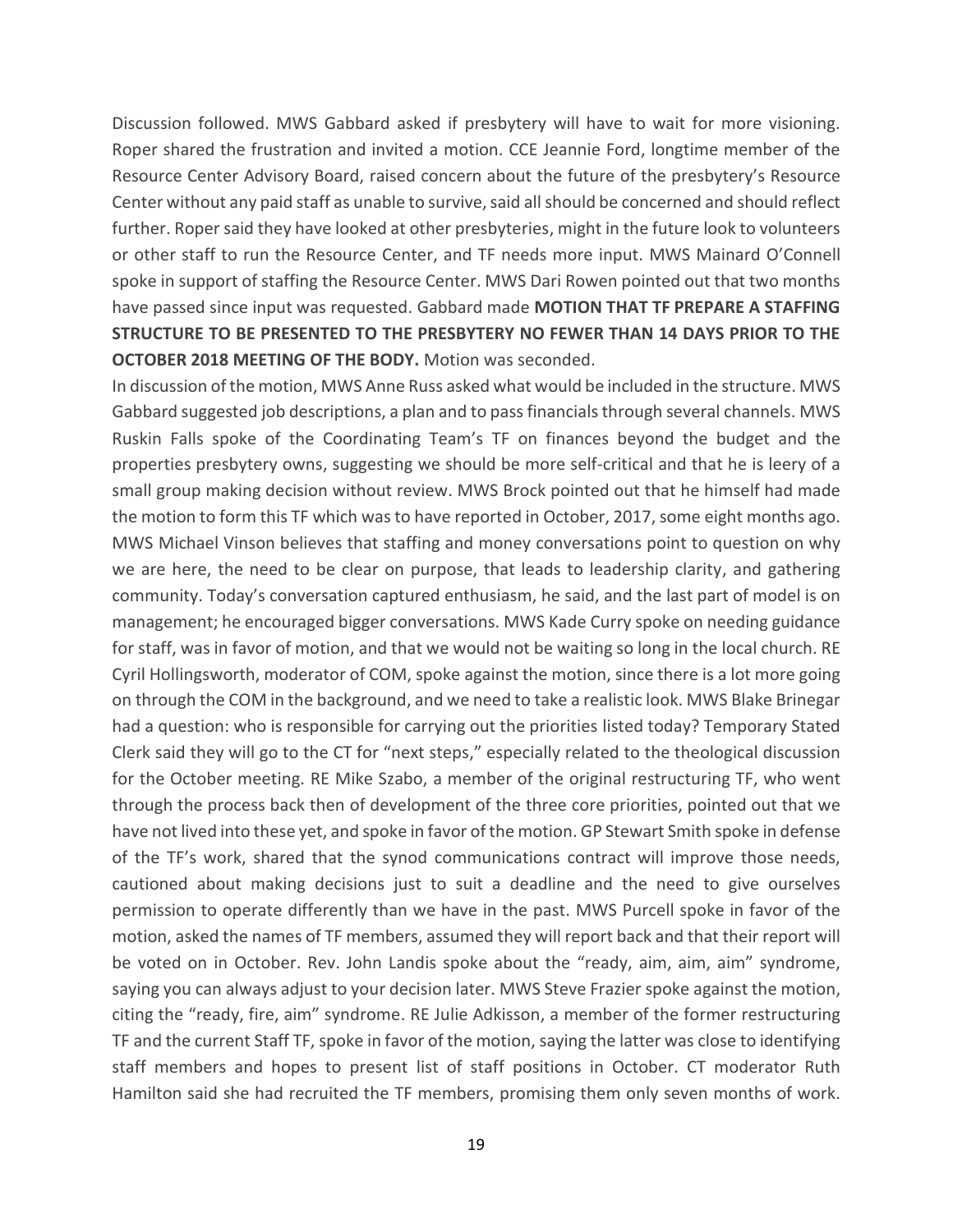MWS Mainard O'Connell moved to call the question, which motion was seconded. MOTION TO CALL THE QUESTION WAS APPROVED. Original motion was re-read, and voice vote was inconclusive. Tellers were asked to count the show of hands, and count was 64 in favor and 15 against. **MOTION WAS APPROVED.**

### **FUTURE OF THE CHURCH MINISTRY AREA**

Moderator RE Ted Belden gave the report, including updating the presbytery on the status of the upcoming new presbytery website which was displayed to the body (thanks to Anne Russ for encouraging its development), grants to churches to be evaluated (received 10 applications, totaling more than was budgeted for grants), the Gil Rendle book the FotC area members are reading, CREs and other elders willing to lead congregations, and invitation to attend The PLACE on August 4 at Second, Little Rock. Ted Belden told of a variety of social media that was displayed to publicize the presbytery and encouraged use of Zoom room video conferencing for meetings.

# **MINISTRIES WITH YOUTH, YOUNG ADULTS AND CAMPUS MINISTRY AREA**

Moderator Brian Brock reported on their meeting on March 1 via Zoom video conferencing where they discussed raising the visibility of the youth and campus ministries. Three themes emerged from that meeting: Young Adult ministry is missional, Young Adult ministry frequently occurs outside the church walls, and the church must go to Young Adults. Ministry Area is asking for ideas from local congregations on what works and what does not work with Young Adults and plans to interview YAs on what they need and desire. They will also look at a dream budget to begin or expand existing ministries. The ministry area listed the presbytery-sponsored trips for youth and campus ministries this summer. Meeting by Zoom allowed that ministry area to meet in evening with no travel expense, ministry area looked at the future, and they will try to report at each presbytery meeting. What we do with youth, we do well. He asked to hear from those with ideas for young adults. Budget restraints are a hinderance, with the majority of their budget going to United Campus Ministry pastor. The trip in January to the Montreat Collegiate Conference is unfunded except for a travel grant from FotC.

# **COMMITTEE ON PREPARATION FOR MINISTRY**

Former moderator and current member MWS Kade Curry gave the report in the absence of Moderator Jeff Price who is on sabbatical. He rejoiced that so many are preparing for ministry and asked congregations to pray for and communicate with them. Peg Falls-Corbitt from First, Conway was recognized as starting under care for CRE.

#### **For Action:**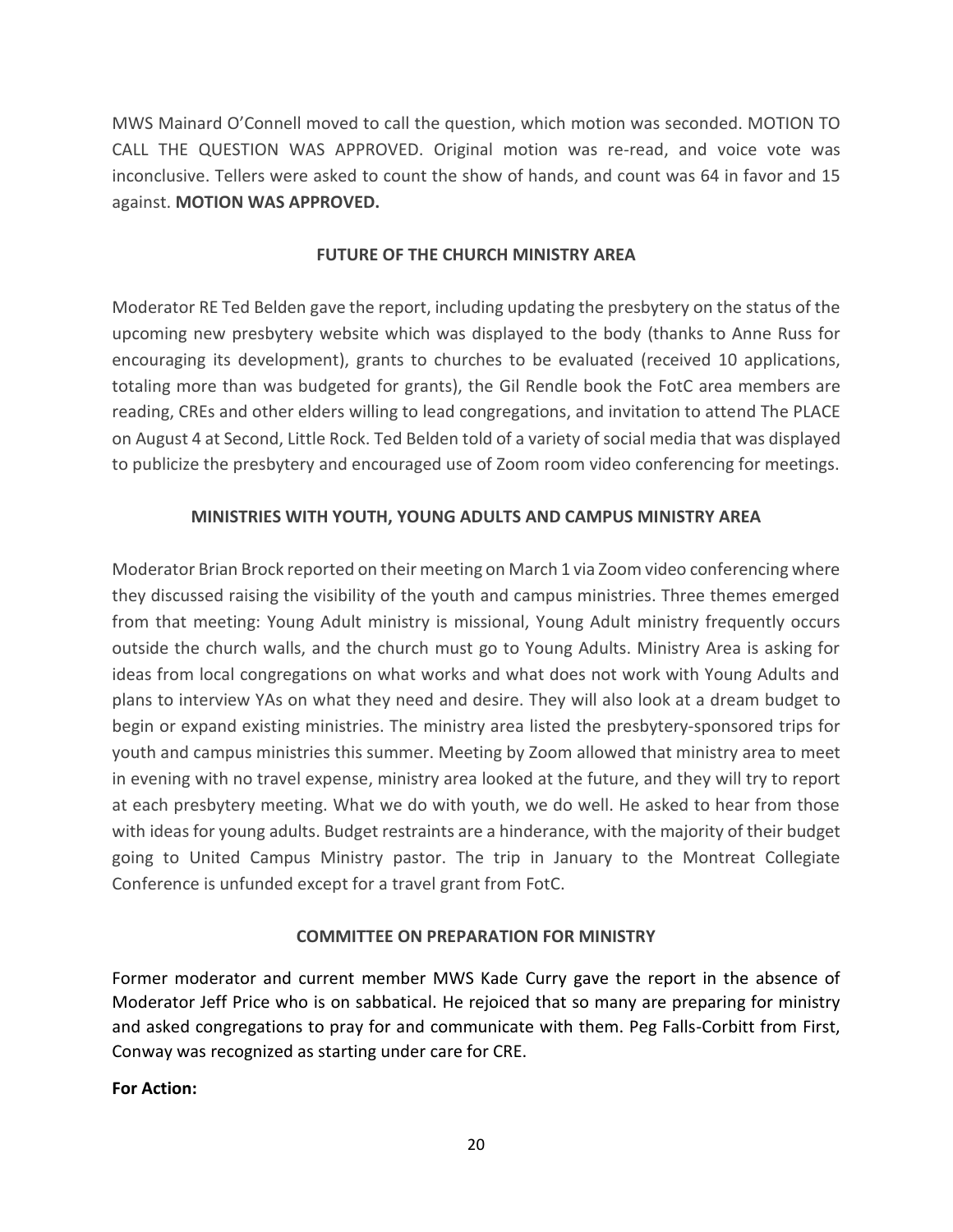**1. Motion to examine for Candidacy, and approve Inquirer Max Hill of Second Presbyterian Church, Little Rock, as a Candidate.** (Faith Statement in APPENDIX). He was introduced, spoke of what he learned in inquiry and his call to ministry, speaking to the "queer community."

Questions were allowed only on his printed faith statement. MWS Becky Purcell asked about his statement on communion. Max answered that it is a shared meal, especially meaningful in the new worshipping community he had worked with in NW AR for a mother and daughter, and his work in Broad Street Community. MWS Patty Schaller asked about the absence of comments on scripture. Max answered that in his early learning, scripture was difficult and now he thinks it more beautiful in context and language, marked by mutuality of God as lover. CPM member Sarah Leer escorted him out of the room before vote. **MOTION WAS APPROVED.** Max returned to applause.

**2. Motion to examine for Candidacy, and approve Inquirer Keith Dove of Central Presbyterian Church, Russellville, as a Candidate.** (Faith Statement in APPENDIX). He was introduced, spoke of what he learned in inquiry and his call to ministry. He attended UCA, is in his second year at Duke University and has been an inquirer for a year. He feels a call to teaching and scholarship if rooted in real lives in the real world, through hospital chaplaincy or in the parish.

Questions on his faith statement followed: MWS Ruskin Falls asked why Keith submitted two statements, and Keith answered that he had shortened the longer version to make concise per the committee. MWS Jen Evans asked him to say more about "real people in the real world." Keith said some seminaries are totally focused on academia, but he wanted to work in his early ministry with real people. MWS Mainard O'Connell asked his experience of Holy Spirit. He answered that he had experienced it at pivotal points in life, leading him to the places he should go, and that Spirit leads by "pinches and 2x4s." Leer escorted him out. **MOTION WAS APPROVED.** Keith returned to applause.

Moderator Roper charged both and asked the constitutional questions, which they answered in the affirmative, read scripture and prayed. Leer also prayed for these new candidates. Curry outlined for new people the work that the two candidates had done and celebrated the three ordinations of the committee's candidates that had recently occurred.

# **For Information:**

Those Under Care of the Preparation for Ministry Committee in the Presbytery of Arkansas:

Inquirers – First Phase of the Preparation for Ministry Process David Mills, Second, Little Rock LaWanda Harris, Pulaski Heights, Little Rock Jill Acree, First, Conway Julianna Whitson, First, Prairie Grove Inquirers who are Candidates for Candidacy at this Meeting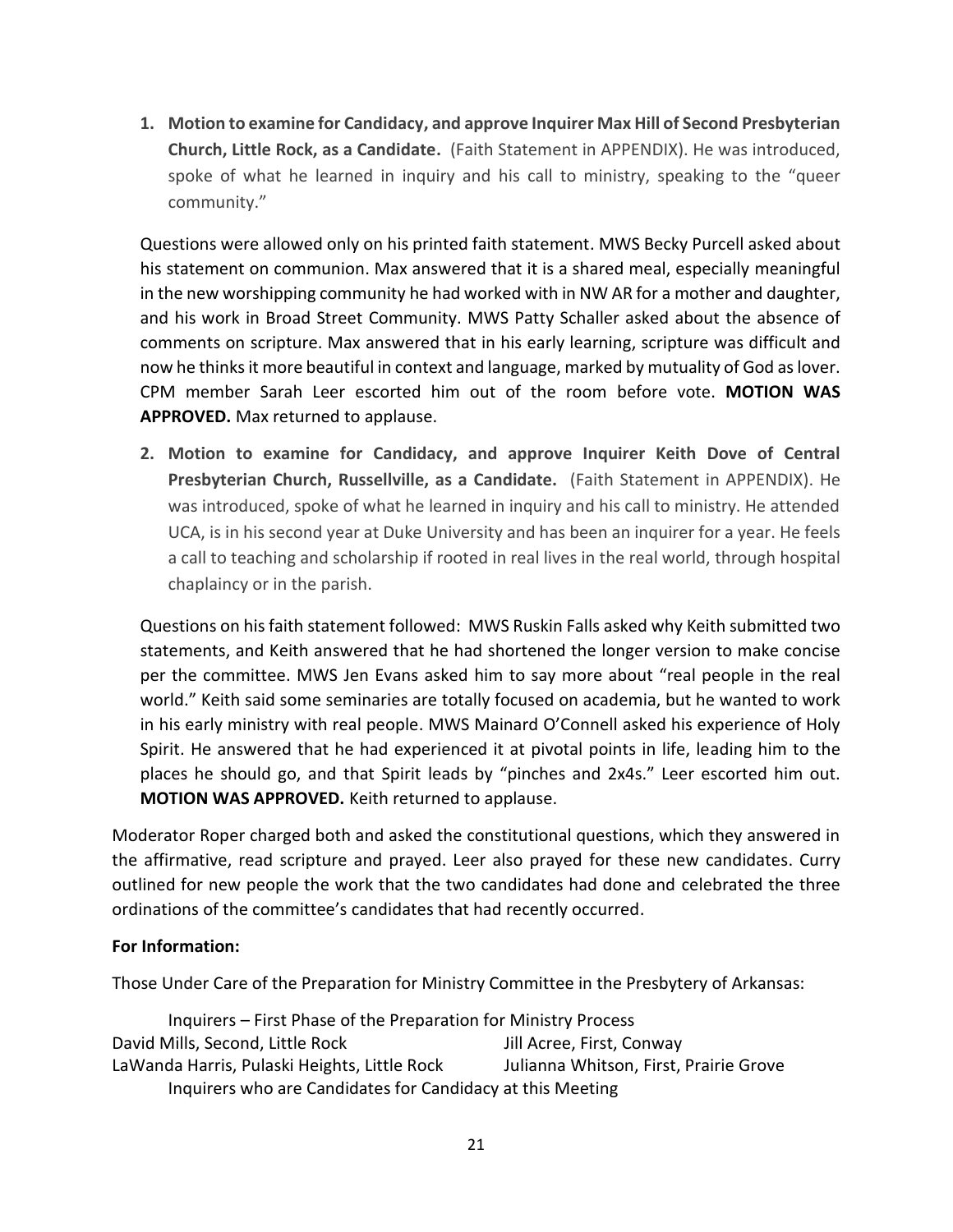| Max Hill, Second, Little Rock                                                 | Keith Dove, Central, Russellville     |  |  |  |
|-------------------------------------------------------------------------------|---------------------------------------|--|--|--|
| Candidates – Second Phase of the Preparation for Ministry Process             |                                       |  |  |  |
| Katherine Norwood, Second, LR                                                 | Stephen Moody, First, Little Rock     |  |  |  |
| Molly DeWitt, Second, Little Rock                                             | Jordan Akin, Second, Little Rock      |  |  |  |
| Stacey Hammons; Second, Little Rock                                           |                                       |  |  |  |
| CRE Candidates – Ruling Elders in the Educational Process toward serving as a |                                       |  |  |  |
| <b>Commissioned Ruling Elder</b>                                              |                                       |  |  |  |
| David Clark, First, Heber Springs                                             | Mary Jane Fisher, First, Jacksonville |  |  |  |
| Peg Falls-Corbitt, First, Conway                                              | Carla Taylor, First, Huntsville       |  |  |  |
| Allan Huddleston, First, Springdale                                           |                                       |  |  |  |

Approved to take the Written Final for CRE Status: David Clark, First Presbyterian, Heber Springs

Updated Interviews With:

Peg Falls-Corbitt, First, Conway; Keith Dove, Central, Russellville; Max Hill; Second, Little Rock

Recently Ordained: MWS Krista Denne', MWS Cameron Highsmith, MWS Brittany Fiscus Van Rossum.

#### **COMMITTEE ON MINISTRY**

Moderator RE Cyril Hollingsworth gave the report.

#### **For Action:**

- **1. The Committee on Ministry moves that the Presbytery of Arkansas grant the Honorable Retirement of MWS Carol Clark effective December 31, 2017. MOTION WAS APPROVED.**
- **2. The Committee on Ministry moves that the Presbytery of Arkansas recognize the Honorable Retirement of CRE Kelly Pearson as Commissioned Ruling Elder of First Presbyterian Church, Dardanelle, effective September 30, 2018.** Resourcing Director/Recording Clerk NiAnn Thompson spoke of Kelly's ministry, then Pearson thanked the presbytery. **MOTION WAS APPROVED.**
- **3. The Committee on Ministry moves that the Presbytery enroll MWSs David Reed, HR, and Linda Whitworth-Reed, HR, as members of the Presbytery of Arkansas and request that the Presbytery of John Calvin dismiss them.** (Statements of Faith in APPENDIX.) They were introduced, welcomed back, and spoke briefly. **MOTION TO ENROLL WAS APPROVED.**
- **4. The Committee on Ministry moves that the Presbytery of Arkansas approve the call of MWS Steve Frazier as the Pastor of Kirk of the Hills Presbyterian Church of Fairfield Bay, effective April 15, 2018, with the following terms of call:**

| <b>EFFECTIVE SALARY</b>     |             |  |
|-----------------------------|-------------|--|
| Cash Salary                 | \$30,000.00 |  |
| <b>Housing Allowance</b>    | 9,000.00    |  |
| <b>Utility Allowance</b>    | 3,000.00    |  |
| Automobile Allowance        | 3,600.00    |  |
| <b>Cell Phone Allowance</b> | 900.00      |  |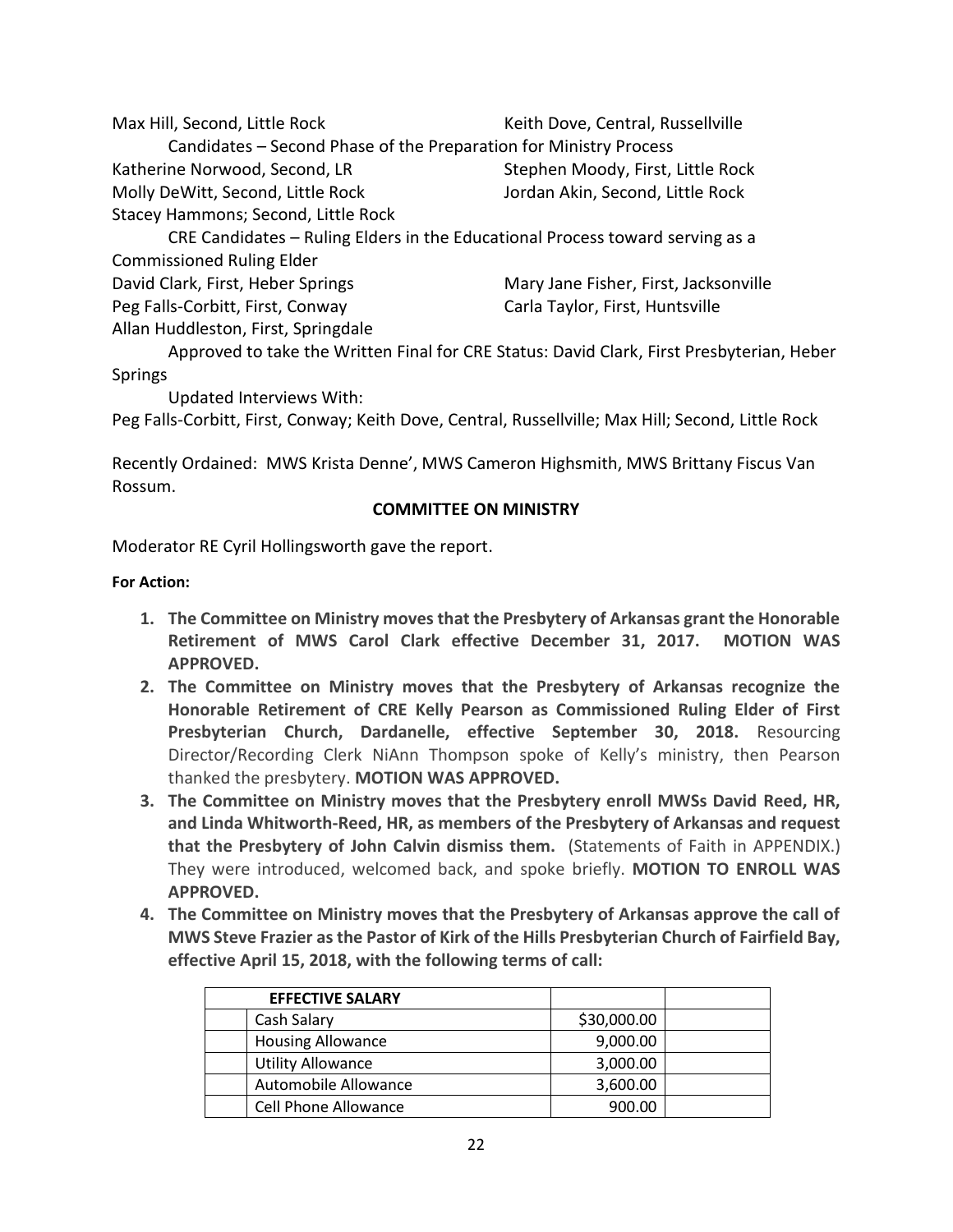|                                            | <b>Health Club Allowance</b>                  | 660.00     |             |
|--------------------------------------------|-----------------------------------------------|------------|-------------|
| TOTAL EFFECTIVE SALARY (Monthly = \$3,930) |                                               |            | \$47,160.00 |
|                                            |                                               |            |             |
|                                            | <b>ANNUAL ADDITIONAL BENEFITS:</b>            |            |             |
|                                            | Pension Contribution (11%)                    | \$5,187.60 |             |
|                                            | Medical Insurance (24.5%)                     | 11,790.00  |             |
|                                            | Death & Disability (1%)                       | 471.60     |             |
|                                            | TOTAL ADDITIONAL BENEFITS (Monthly=\$1454.10) |            | \$17,449.20 |
|                                            |                                               |            |             |
|                                            |                                               |            |             |
|                                            | TOTAL FIXED COST (Monthly = \$5,384.10)       |            | \$64,609.20 |
|                                            |                                               |            |             |
|                                            | REQUIRED ANNUAL REIMBURSABLE EXPENSES:        |            |             |
|                                            | <b>Continuing Education</b>                   | \$1,200.00 |             |
|                                            | Reimbursable Expenses - Misc.                 | 1,200.00   |             |
|                                            | Travel                                        | 3,600.00   |             |
|                                            |                                               |            |             |
|                                            | <b>ONE TIME EXPENSES</b>                      |            |             |

#### **OTHER BENEFITS:**

Paid Vacation 4 Weeks, Paid Continuing Ed 2 weeks, Paid Sick or Parental Leave 6 weeks In the 7<sup>th</sup> year of service, the congregation shall provide for a three-month Sabbatical Leave, reviewed and approved by the Committee on Ministry, continuing the salary and benefits for that period, and providing for pulpit supply.

**HOURS AND CONDITIONS OF WORK:** The hours of work are expected to be 40 hours per week or more including the required hours to plan, conduct and participate in Worship, Christian Education and Mission work. This position is a salaried position and is not considered hourly. As is the case with all salaried positions, it will be necessary to invest the appropriate hours to effectively accomplish the tasks required. Although there are no other full-time staff members, the Pastor position supervises the part-time and contract staff with policy guidance and assistance as required from the Session. The Pastor is subject to call for Pastoral Care situations when available in the community. People from Kirk were asked to stand. **MOTION WAS APPROVED.** People from the church stood.

**5. The Committee on Ministry moves that the Presbytery of Arkansas approve the call of MWS Steven Kurtz as Pastor of Central Presbyterian Church of Ft. Smith, effective March 4, 2018, and enroll him as a member of the Presbytery of Arkansas, after being dismissed by South Alabama Presbytery, with the following terms of call:** (Statement of Faith in APPENDIX.)

| <b>EFFECTIVE SALARY</b>  |          |  |
|--------------------------|----------|--|
| Cash Salary              | \$55,000 |  |
| Board of Pensions (37%)  | 20,350   |  |
| <b>Housing Allowance</b> | \$12,000 |  |
|                          |          |  |
|                          |          |  |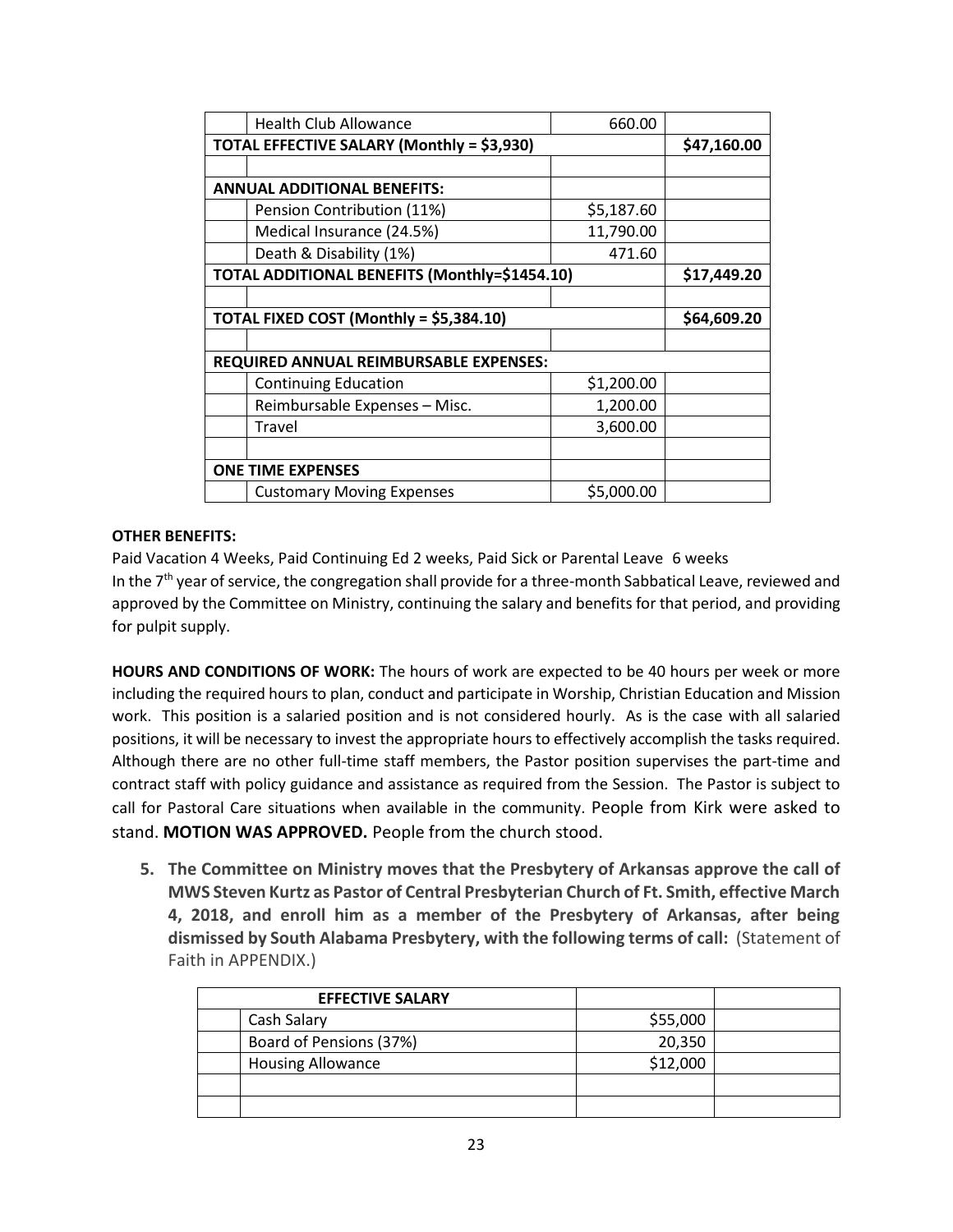| <b>TOTAL EFFECTIVE SALARY</b>  |         | \$87,350 |
|--------------------------------|---------|----------|
|                                |         |          |
| <b>REIMBURSABLE EXPENSES</b>   |         |          |
| Auto @ 53.5/mile               | \$1,000 |          |
| Business/professional expenses | \$1,904 |          |
| <b>Continuing Education</b>    | \$1,500 |          |
| SECA Supplement (up to 50%)    | \$3,596 |          |
|                                |         | \$8,000  |

#### **OTHER BENEFITS:**

Paid Vacation, 4 Weeks; Paid Continuing Education, 2 weeks; Paid Parental Leave, 6 weeks

In the 7<sup>th</sup> year of service, the congregation shall provide for a three-month Sabbatical Leave, reviewed and approved by the Committee on Ministry, continuing the salary and benefits for that period, and providing for pulpit supply. **MOTION WAS APPROVED.** Kurtz was introduced and welcomed, gave greetings. People from Central church stood.

#### **Necrology:**

MWS James Patterson Fleming, 84, died on March 6, 2018 in Homestead, FL. He was an honorably retired minister member of the Presbytery of Arkansas. A native of Baltimore, MD, Jim graduated from Presbyterian College in Clinton, SC; Columbia Theological Seminary, Decatur, GA; and Presbyterian School of Christian Education, Richmond, VA. With wife Libby and three adopted children, he ministered in churches in Georgia, Maryland and Florida before arriving in Arkansas in 1986 for his last pastorate at First, Clarksville. In this presbytery Jim committed to Committee on Ministry, Committee on Education, Committee on Nominations, General Council and as a board member of the Ozarks Area Mission and a cluster representative. After retiring and Libby's death, he married Jeanne Haney and served as stated supply at First, Huntsville. In recent years they returned to the Homestead, FL area where he enjoyed his children and grandchildren. He was interred at Blowing Rock, NC.

A moment of silence was observed in memory of Jim Fleming.

#### **For Information:**

1. The Committee on Ministry approved MWS Cindy Saul as Stated Supply at the Presbyterian Church of Bull Shoals pending her successful examination by the Examinations Subcommittee with the following covenant, with an amended effective date to be determined at a later date:

| <b>Effective Salary:</b>      |        |
|-------------------------------|--------|
| Salary                        | \$0.00 |
|                               |        |
| Housing/Utilities             | 24,000 |
| <b>Professional Expenses:</b> |        |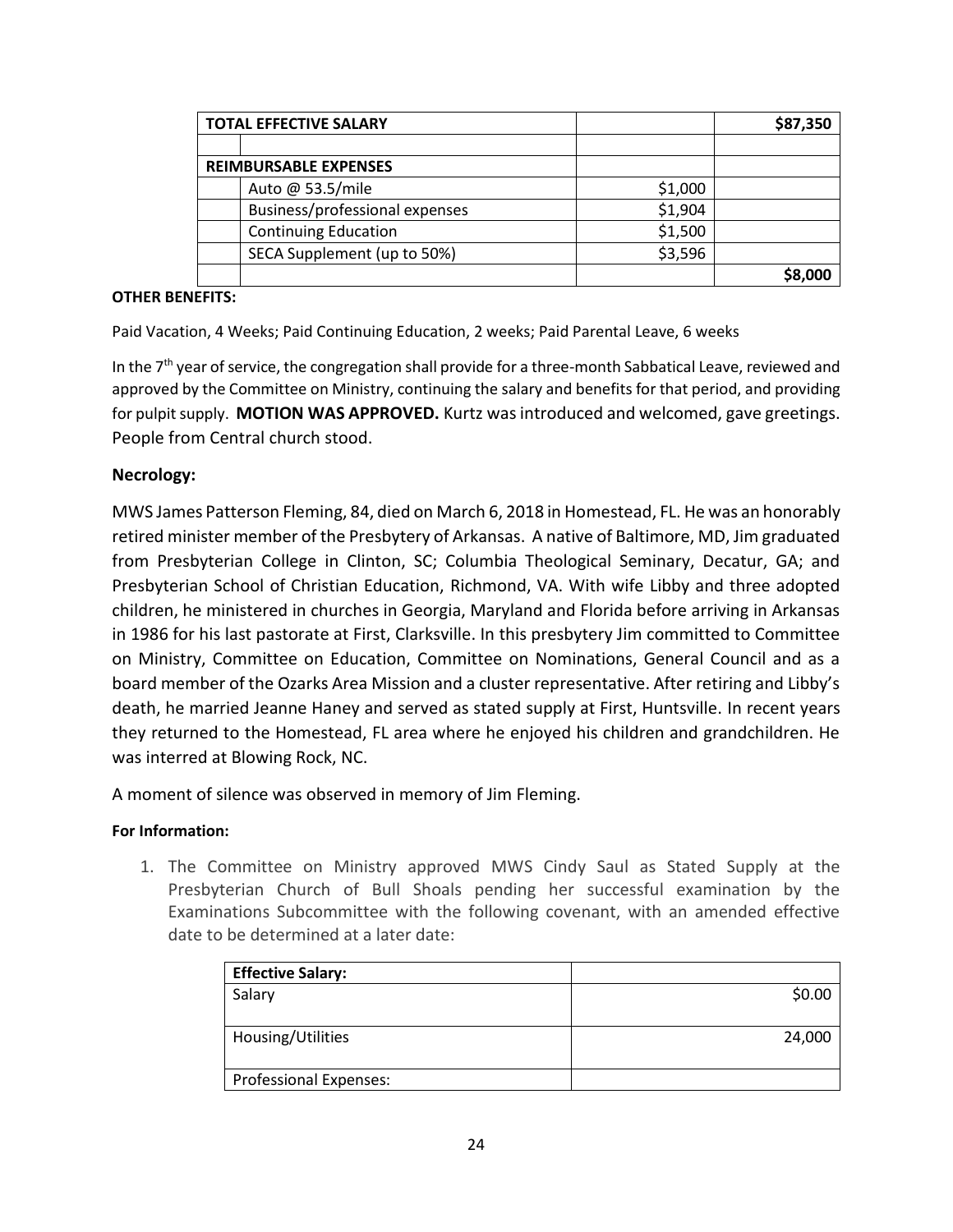| Travel $@$ \$.57 a mile and other reimbursables | 3,000    |
|-------------------------------------------------|----------|
|                                                 |          |
| <b>Continuing Education</b>                     | 1,000    |
|                                                 |          |
| <b>Medical Flex</b>                             | 3,000    |
|                                                 |          |
| <b>Total</b>                                    | \$31,000 |
|                                                 |          |
| <b>Benefits:</b>                                |          |
| Paid Vacation/Time off: 30 Days +/annually      |          |
| Sick Leave (negotiated with session)            |          |
| Personal Leave (optional)                       |          |

2. The Covenant of Stated Supply MWS Clare Kelley, HR, and First Presbyterian Church, Huntsville, was renewed, effective January 1, 2018, with the following terms of call:

| Salary                                                      | \$10,000 |
|-------------------------------------------------------------|----------|
| Housing                                                     | 10,000   |
| Full medical, pension, disability, and death coverage under | 2,400    |
| the Board of Pensions (required 12%)                        |          |
| Paid continuing education leave of 2 weeks annually         |          |
| Continuing education reimbursement allowance                | 800      |
| Church travel expense                                       | 4,800    |
|                                                             |          |
| TOTAL                                                       | 528.000  |
|                                                             |          |

3. Continuing a practice begun in 2004, the Committee on Ministry will recognize at the 139th Stated Meeting on October 19-20, 2018 all Ministers of Word and Sacrament members of the presbytery who this year celebrate anniversaries in five-year increments. The Presbytery will also recognize currently serving Commissioned Ruling Elders and active and retired Certified Christian Educators and Certified Associate Christian Educators celebrating anniversaries in five-year increments. The list below is based on information compiled in the presbytery office. Please check to make sure the information is correct and notify the Presbytery of any changes (501.663.2424 or [niann@presbyteryofarkansas.org\)](mailto:niann@presbyteryofarkansas.org).

#### **The following Church Professionals Are Receiving Engraved Key-Rings as First-time Honorees:**

| <b>Ministers 15 Years</b> | <b>Ministers 30 Years</b> |  |
|---------------------------|---------------------------|--|
| MWS Philip Blackburn      | MWS Robert "Chip" Hatcher |  |
| MWS Tasha Blackburn       |                           |  |
| MWS Blake Brinegar        | <b>Ministers 35 Years</b> |  |
|                           | <b>MWS Paul Fulks</b>     |  |

**Church Professionals who were earlier honored in 2013 in the ninth year of the celebration of fiveyear increments will this year receive a salute in the COM report:**

| tian,<br>Tľ.<br>___<br>___<br>_ _ _ _ _ _ _ _ _<br>____<br>___ |
|----------------------------------------------------------------|
|----------------------------------------------------------------|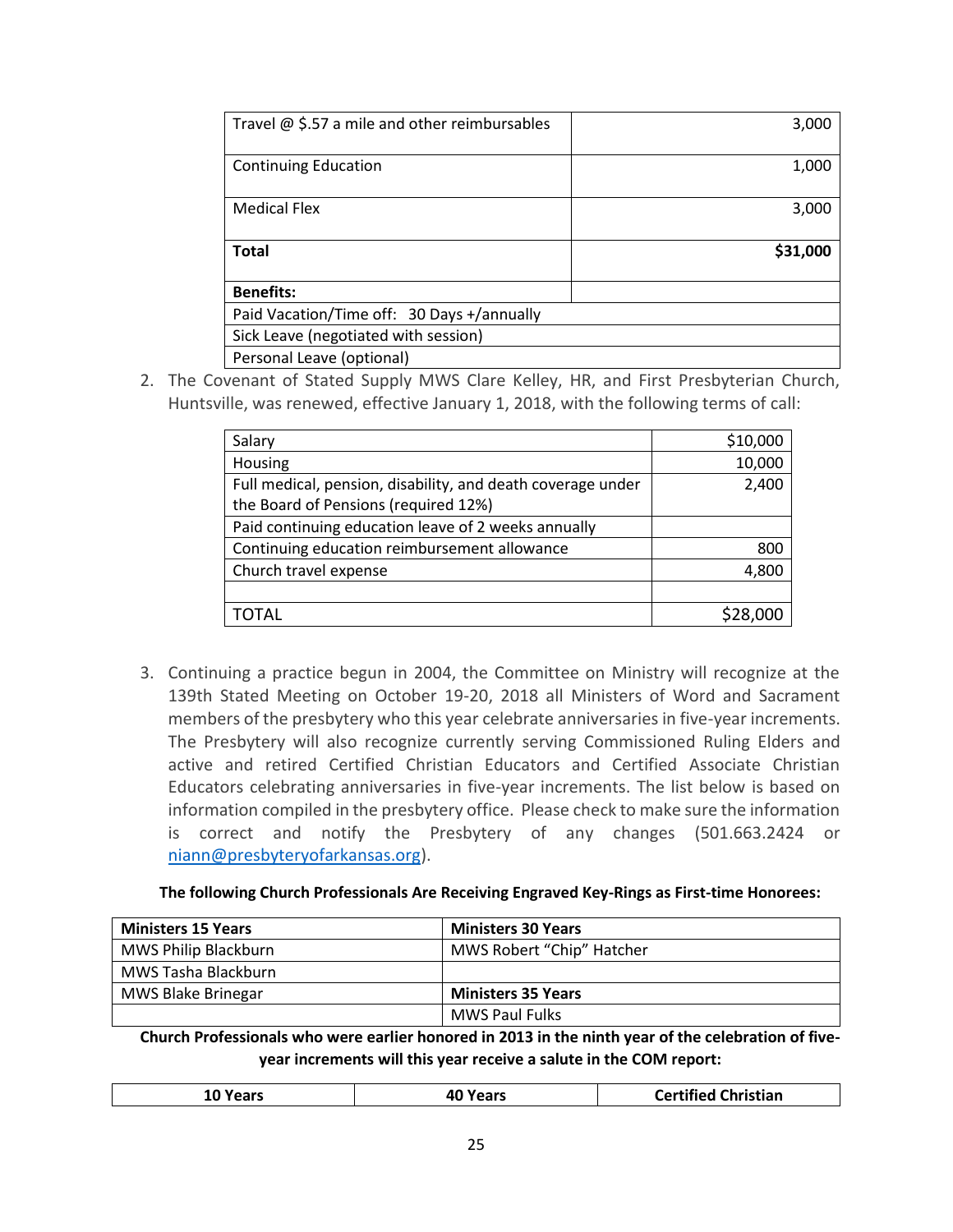|                            |                           | Educator $-60$ years |
|----------------------------|---------------------------|----------------------|
| MWS Elizabeth Gabbard      | MWS Alan Ford, HR         | Nancy Irving Smith   |
|                            |                           |                      |
| <b>15 Years</b>            | 45 Years                  |                      |
| <b>MWS Anne Russ</b>       | <b>MWS Tom Carter, HR</b> |                      |
| <b>MWS Patty Schaller</b>  | MWS Darwin Wolfe, HR      |                      |
|                            |                           |                      |
| 20 Years                   | 55 Years                  |                      |
| <b>MWS Ruskin Falls</b>    | MWS Joseph Boatwright, HR |                      |
| <b>MWS Dennis Ritchie</b>  | MWS William Branch, HR    |                      |
| <b>MWS Michael Vinson</b>  | MWS Joseph Tropansky, HR  |                      |
|                            |                           |                      |
| 30 Years                   | 60 Years                  |                      |
| MWS Catherine Allsbury, HR | MWS David Laverty, HR     |                      |
| MWS Debra Carl Freeman     |                           |                      |
|                            | 65 Years                  |                      |
|                            | MWS Don Campbell, HR      |                      |

#### **For Action:**

**6. Motion to approve the following to serve on the Administrative Commission to install MWS Steve Frazier as the Pastor of Kirk of the Hills Presbyterian Church in Fairfield Bay, Arkansas, on Sunday, July 8, 2018 at 3:00 pm, and the offering recipient to be the Vera Lloyd Home:**

**MWS Carol Clark, HR, to Charge the Pastor RE Peg Falls-Corbitt of First Presbyterian Church, Conway MWS Robert Hadley, HR, to Charge the Congregation RE Vernie Holdman of Kirk of the Hills Presbyterian Church, Fairfield Bay RE Wendell Phillips of Park Hill Presbyterian Church, North Little Rock RE Scott Rezabek of First Presbyterian Church, Heber Springs MWS Stewart Smith to Moderate, Preach, and Propound the Constitutional Questions. MOTION WAS APPROVED.**

**7. Motion to approve the following to serve on the Administrative Commission to install MWS Steven Kurtz as the Pastor of Central Presbyterian Church in Fort Smith, Arkansas, on Sunday, June 24, 2018 at 4:00 pm, and the offering recipient to be United Campus Ministry at the University of Arkansas, Fayetteville:**

> **MWS Young Doo Kim, at-large MWS Rita Wilson Perry, HR MWS Leslie Roper to Moderate, Preach, and Propound the Constitutional Questions RE Ann Smith of First Presbyterian Church, Fort Smith MWS Stewart Smith to Charge the Pastor RE Margaret Sparkman of Central Presbyterian Church, Fort Smith**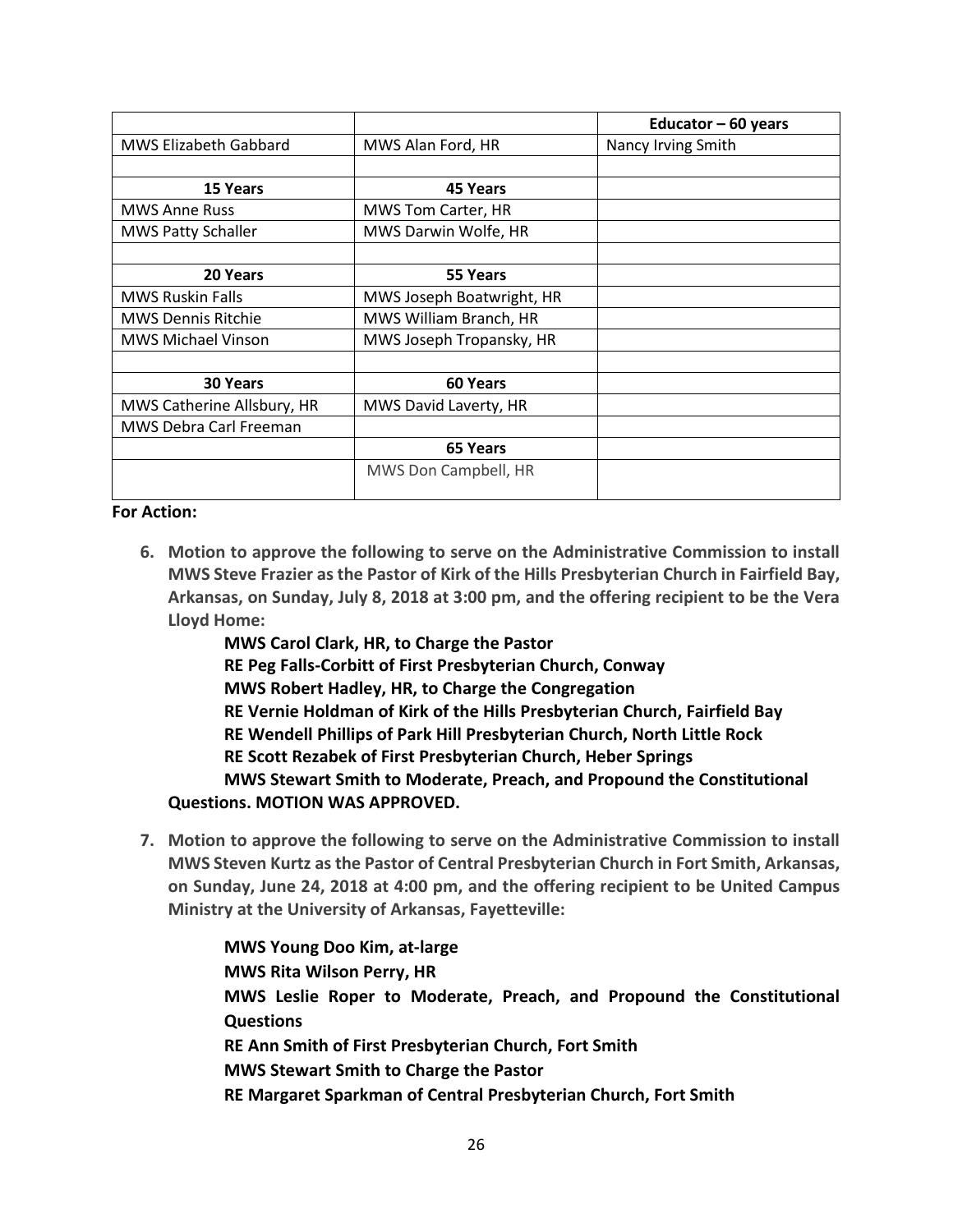# **CRE Ed Wilkinson of Good Shepherd Presbyterian Church, Greenwood MOTION WAS APPROVED.**

# **For Information:**

1. The effective date for MWS Cindy Saul as Stated Supply at the Presbyterian Church of Bull Shoals is July 1, 2018. (See item #1 in "For Information." )

# **ADMINISTRATION MINISTRY AREA**

Moderator RE Jan Enke gave the report. Written report included: The Administration Ministry Area has had the presbytery's insurance review performed in 2018, which raised a number of questions about possible mismatches between insured value and actual (book) value of property. Also, the question was raised about which properties are still owned by the Presbytery, as the list has not been updated in recent years. Administration Ministry and the Presbytery Staff are studying and addressing these questions to bring to the October Presbytery meeting.

When the new Presbytery Structure was presented for adoption in October 2014, three Core Priorities were identified by the Presbytery Listening/Restructure Team:

- Building strong congregations that faithfully and effectively share the gospel through mission and ministry;
- Connecting congregations, resources and expertise to support life giving practices in congregations and fellowships;
- Developing and supporting ministries with youth and young adults including collegiate and campus ministry.

These three items reflected the top three concerns of local churches then, as expressed to the Presbytery Listening/Restructure Team. With the budget process for 2019 Administration is encouraging the ministry areas (and sub-groups) to identify their key priorities for 2019, possibly with these three items bulleted above in mind.

Budget is the enactment of the mission of the Presbytery. The budget shows the commitment all have in doing the work of God within the presbytery. The mission of the budget is what entices people and churches to buy in with their giving and support.

Administration is holding budget hearings for 2019 on Thursday, August 23, 2018. An email was sent to all moderators asking each ministry to think about the Core Priorities, and the meeting will probably be via video and/or telephone conference. Administration is consistently reviewing the financial report of the presbytery's income and expenses for 2018.

General Presbyter Stewart Smith and CCE Jeannie Ford offered a poem in praise as the retirement of RE NiAnn Thompson from the presbytery staff approaches on October 1. Thompson replied with gratitude and parting words. GP Smith asked that the following resolution be read into the presbytery minutes: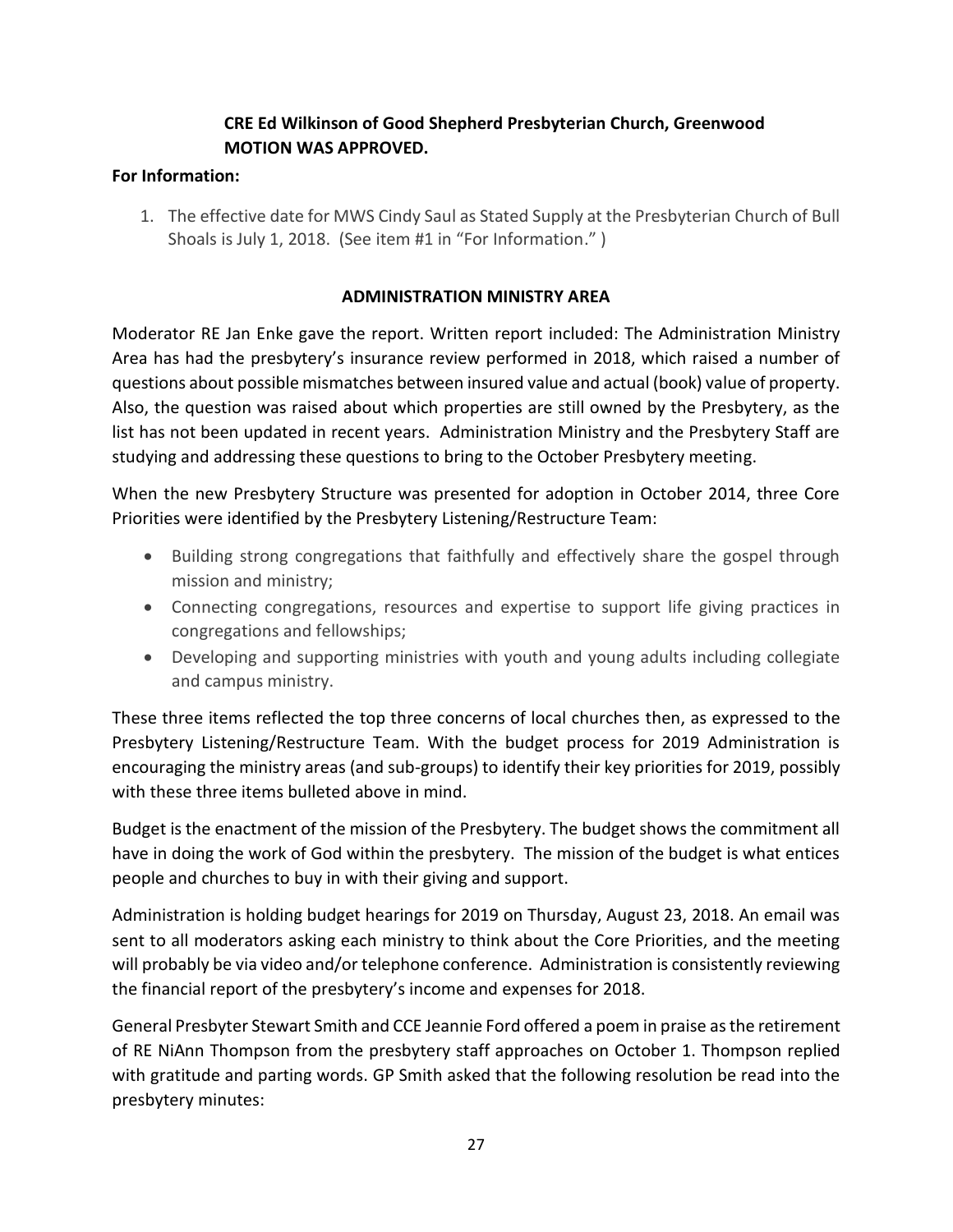**A Resolution offered to the Presbytery of Arkansas on the impending retirement of NiAnn Thompson After Twenty Years of Faithful Service to The Presbytery of Arkansas** *Whereas NiAnn Thompson has served faithfully for the past twenty years in the Presbytery of Arkansas; and*

*Whereas her work as Director of the Resource Center has assisted numerous pastors, educators, teachers, youth leaders, and congregations; and* 

*Whereas her work as Assistant Stated Clerk and Recording Clerk has provided accurate recordings of meetings and efficient management of presbytery information; and* 

*Whereas her editing and proofreading skills have helped numerous committee moderators and provided well written monthly communication to the Presbytery through The Banner; and* 

*Whereas she has assisted many Christian Educators through the certification process and has been a leader and mentor to the Christian Educators of the Presbytery; and* 

*Whereas she has faithfully resourced several committees of the presbytery providing wisdom, counsel and encouragement; and* 

*Whereas she has patiently answered countless inquiries and given guidance and encouraged many church members and leaders; and* 

*Whereas she has been a valuable colleague to members of the presbytery and presbytery staff; and*

*Whereas she has fulfilled her duties and willingly taken on additional duties with grace, humor, patience and compassion; and*

*Whereas NiAnn has willingly and cheerfully given us a model of Christ-like servanthood and a love for Jesus Christ and the Presbyterian Church (USA) and the Presbytery of Arkansas;* 

*Be it resolved that the Presbytery of Arkansas, this day, June 2, 2018, gives thanks to Almighty God for the gifts given to NiAnn Thompson for mutual ministry, and gives thanks to her for all she has done for the Staff, Committees, Congregations, Pastors, Elders, Educators, Youth and all associated with the Presbytery of Arkansas, and wishes her continued blessings and health and vigor, laughter and peace, in her labor and in her leisure, and many great times with her family and grandchildren and great grandchildren, as she continues in service to her Lord and with her church family and colleagues.*

# **MISSION OF THE CHURCH MINISTRY AREA**

Moderator CRE Kelly Pearson gave the report, the written portion of which follows.

The Mission of the Church Ministry Area, which encompasses Christian Education along with "mission," is pleased to have sponsored "The P.L.A.C.E. NW" (Presbytery Leadership Academy for Congregational Enrichment) on April 7, 2018, held at First United Presbyterian Church of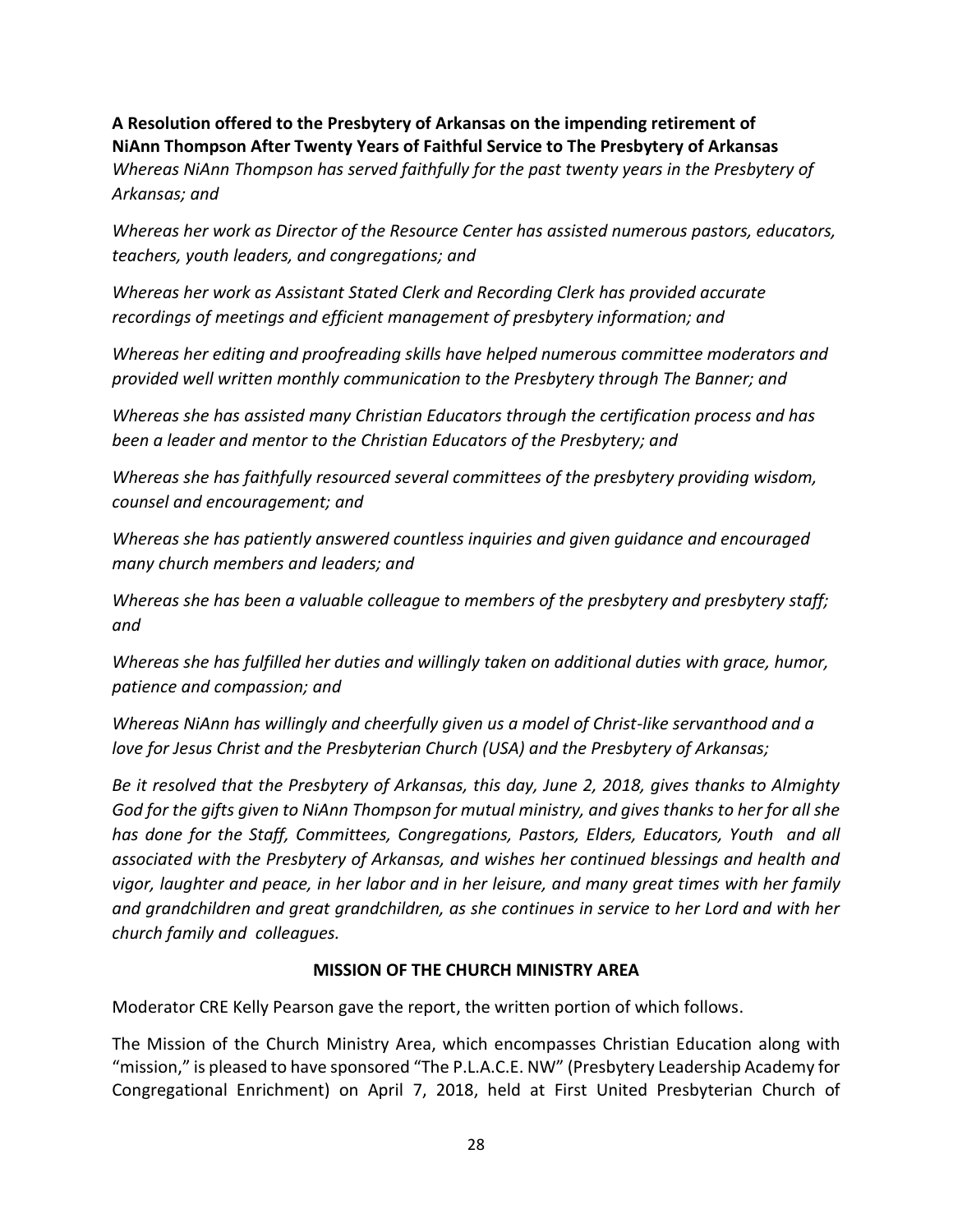Fayetteville, the venue attracted primarily individuals from the Northwest Arkansas congregations. The evaluations completed by participants largely held praise. A few suggestions were submitted, as: 'an earlier beginning time would afford having more time allotted to the workshops.'

Following the example of The P.L.A.C.E. NW, The P.L.A.C.E. Central will be on Saturday, August 4, 2018, at Second Presbyterian, Little Rock. This will be the third time for Second to host this event. We know their hospitality to be equal to that of FUPC, Fayetteville. Especially appreciated is Jeannie Ford's coordination as a Christian Educator, and on staff at Second. The difference this year is there are no meal reservations or meals to coordinate. Dismissal will be at 1:00 p. m., so persons may plan on a late lunch of their choosing. Packets are being made available at the registration table for every congregation.

This second event will provide some, not all, of the same workshop options, though there may be different presenters. However, since there were/are more options than the three choices one chooses, if having attended the first one, attending again in August should pose no difficulty in hearing new information. Some of the workshops are: "Growing Young: Best Practices for Helping Young People Find a Home in Your Congregation"; the "Purple Church"; "Church Giving in the 21<sup>st</sup> Century"; "Transformative Conversations"; "Great Ends of the Church"; "Board of Pensions' News," to list some.

Meanwhile, Mission of the Church continues to assist in the spread of the good news by considering and approving several grant requests. There are also many regular recipients of budgeted amounts. Some of the grants so far this year have included: \$300 to help a congregation with its community garden; United Campus Ministry at the University of Arkansas, \$500 for its food-ministry to students impacted by a growing need for sufficient meals; a \$1000 grant for a congregation's involvement with a food and personal-item distribution ministry; assistance to an individual for travel to donate her nursing skills in the Dominican Republic.

From the annual budget financial assistance goes to: Ferncliff Summer Camp Support; Arkansas Presbyterian Pilgrimage; Solar Under the Sun; Vera Lloyd; the Resource Center; Presbyterian Village; Lyon College; and the University of the Ozarks, to name most. Some of these are rather small gifts but have been given that these entities and institutions will know they are appreciated by the Presbytery of Arkansas and to remain connected by more than only moral support.

Continue to pray for the ministries of our congregations. And never hesitate to contact me to see if a Session-approved ministry may be able to receive financial assistance from the presbytery. Contact can be made to [ktpearson@suddenlink.net.](mailto:ktpearson@suddenlink.net) No oral reports from Disaster or Presbyterian Women, but written reports were pointed out.

#### **SUB-COMMITTEE ON DISASTER PREPAREDNESS AND RESPONSE**

The written report of this Sub-Committee of the Mission of the Church Ministry Area follows: **For Information:**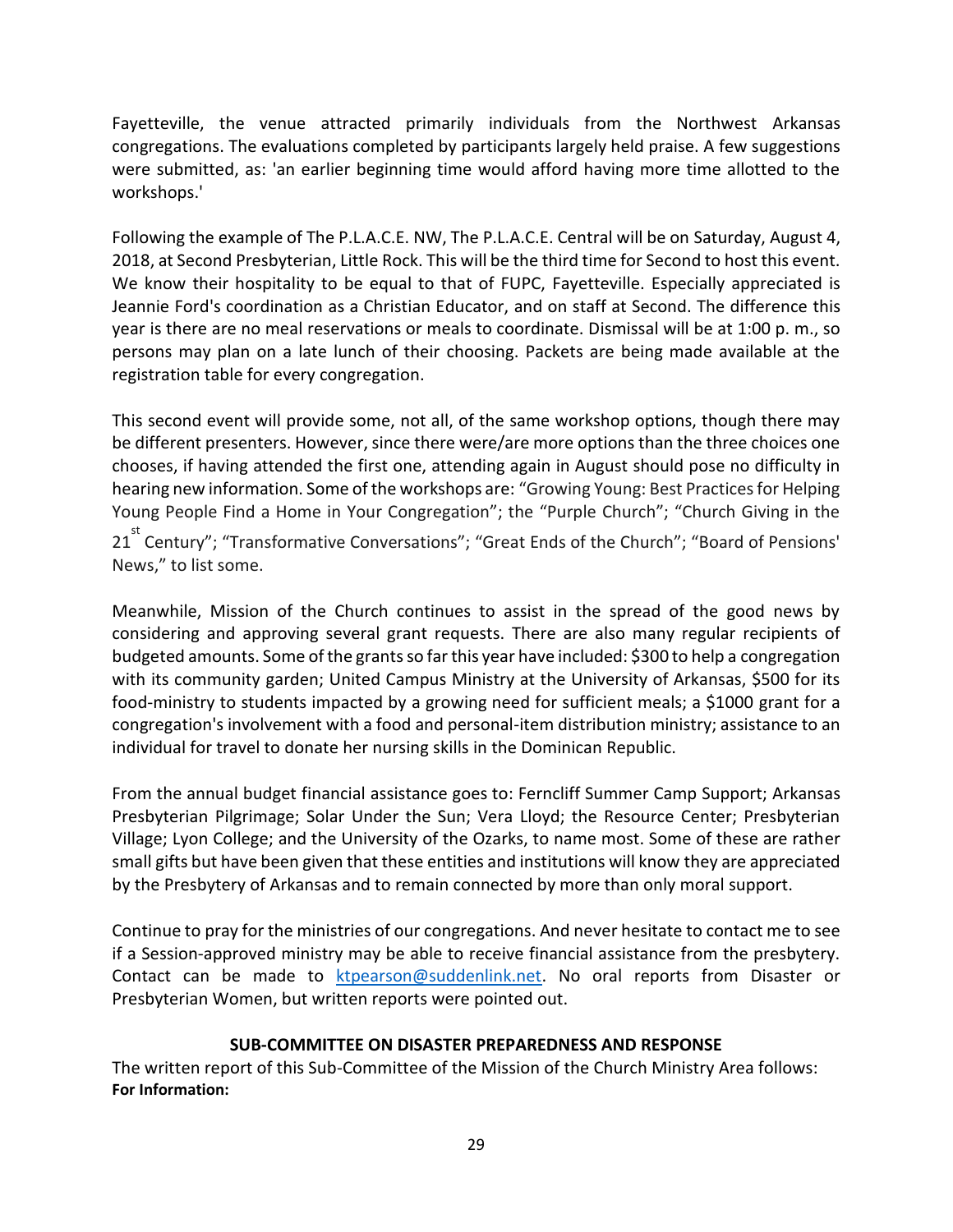On April 19th, an emergency meeting of the DPRS was held, via conference call, to report upon and discuss action for the EF-1 tornado that struck Mountainburg, AR, on Friday night, April 13th. After a lengthy discussion, it was decided to send \$1,000 to Mountainburg Presbyterian Church in Mountainburg to assist people in the community that were affected.

In the ARVOAD report, the DPRS was given an update on the grant from the Save the Children Assoc. that was given to Arkansas to assist in protecting and caring for children after a disaster. The grant will be overseen by ARVOAD during the next few years.

Sharon Boer, YAV intern at Ferncliff, reported on the Good 360 program housed at Ferncliff which services supplies used by non-profit organizations in their activities. An example would be Church World Services who provide 'flood buckets' after disasters. Additionally, it was reported that Ferncliff has already received 21,000 lbs. in donations for the upcoming summer. Twelve mission teams will come to inspect hygiene kits and the donations received will go toward purchasing items for assembling 5,000 hygiene kits and 200 flood buckets.

Further planning was done for the "P.L.A.C.E." workshop on August  $4<sup>th</sup>$  at Second Presbyterian Church in Little Rock. Discussions centered on encouraging the speaker for the "Active Shooter" program to adjust the presentation for churches. The DPRS also decided to set up a display booth at the P.L.A.C.E. during the date.

DPRS decided to offer spiritual care to the community of Mountainburg and Liz Branch, Ike Brighton, and Bill Branch offered to contact the Presbyterian Church there about dates to travel there, as needed.

#### **PRESBYTERIAN WOMEN**

The written report of Presbyterian Women is in the APPENDIX.

# **SYNOD OF THE SUN**

Commissioner to Presbytery RE Emily Laurel reported (written report is in the APPENDIX). She highlighted technology and communications work of the synod to give grants to the presbyteries and mentioned that synod gives scholarships to attend events and to those training for ministry. Events coming up are in Norman, OK where Arkansas' own commissioner to synod MWS Elizabeth Gabbard will be installed as synod moderator and the "Imagine" event in November.

#### **NEW BUSINESS**

There was none. Evaluations of the presbytery meeting were solicited.

# **REPORT OF THE LEAVES OF ABSENCE COMMITTEE**